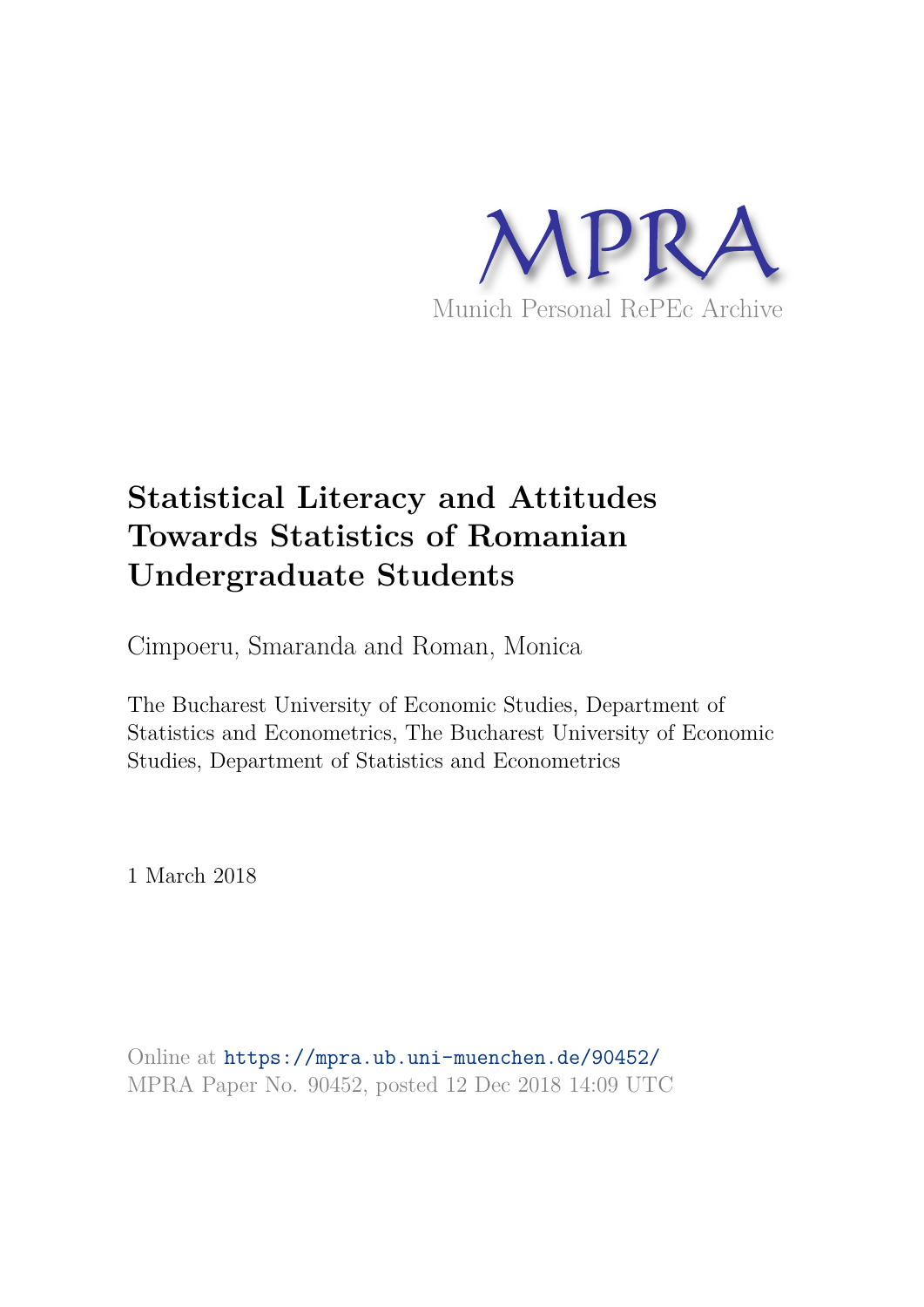## *Statistical Literacy and Attitudes Towards Statistics of Romanian Undergraduate Students<sup>1</sup>*

**Smaranda CIMPOERU<sup>a</sup> , Monica ROMAN<sup>b</sup>** 

#### **Abstract**

*Statistical literacy is the capacity to challenge statistics encountered in everyday life (Gal, 2002) and has become a key competence for the entire work-force in today's data-driven society. However, teaching statistics to non-economists has some particularities determined by their anxiety towards the subject. In order to have a better approach in teaching Statistics to this type of audience, the paper provides an analysis regarding students' initial level of statistical literacy, the attitudes and beliefs towards Statistics, in the case of undergraduate students of the "Applied Modern Language" program under Bucharest University of Economic Studies. Using the models developed by Gal (2002) and Watson (2003), the results prove that basic statistical literacy skills like graph analysis or table reading are sound, while mathematical level is well below average, correlated with a high anxiety regrading mathematics and preconceptions about complexity of statistics.* 

**Keywords**: Statistical literacy; Statistics education; undergraduate non-economists students; attitude towards statistics; teaching and learning statistics. **JEL Classification**: A22, C19, I23.

#### **Authors' Affiliation**

<u>.</u>

<sup>a</sup> - PhD., Lecturer, Bucharest University of Economic Studies, Faculty of Cybernetics, Statistics and Informatics, Department of Statistics and Econometrics; [smaranda.cimpoeru@csie.ase.ro](mailto:smaranda.cimpoeru@csie.ase.ro) (corresponding author)

<sup>b</sup> - PhD, Professor, Bucharest University of Economic Studies, Faculty of Cybernetics, Statistics and Informatics, Department of Statistics and Econometrics

<sup>&</sup>lt;sup>1</sup> A preliminary version of this paper was presented at The 11th International Conference of Applied Statistics, Brasov (Romania), June 2017. The authors thank participants for the valuable feedback.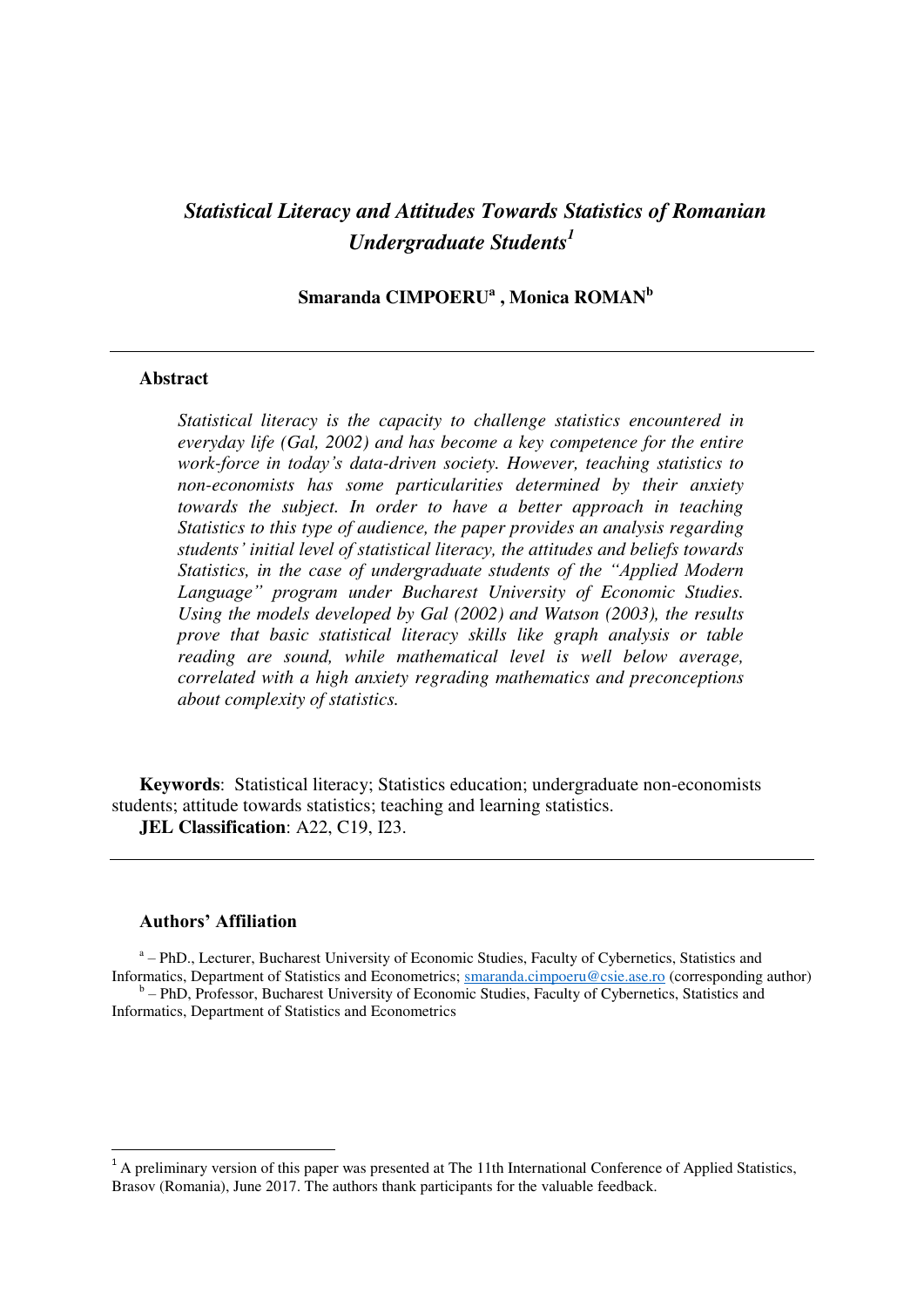#### **1. Introduction**

Initially considered as the science (branch of mathematics by most formal definitions) dealing with the collection, classification, analysis, and interpretation of numerical facts or data<sup>2</sup>, statistics has evolved over time to be nowadays "the science of learning from data" (Horton, 2015). This beautiful definition of statistics has been promoted by the American Statistical Association<sup>3</sup>, but also by other important statistical associations<sup>4</sup>.

It is widely known that statistics can be associated with various sciences like biology, chemistry, meteorology, physics or sociology. To add more to this point, one can argue that statistics is ubiquitous since it can be found in every aspect of our daily lives, like health, economics and finance, weather, business, etc.

Consequently, mastering statistical thinking and statistical concepts grants powerful instruments to improve our lives and make the best decisions. One of the essential characteristics of the world we are living in is that data is omnipresent and easily accessible, thus those who know how to use, analyse and make sense of data will have the competitive advantage. The worldwide spread of statistical data and tools is part of the Data Revolution (Ridgway, 2016) and it has a deep impact on what statistics means nowadays, but also on what and how is to be taught of statistics.

Yet, despite the importance of statistical literacy and statistical reasoning in various life contexts, the subject is underrated in curriculum frameworks both in secondary / high school, as well as in undergraduate courses. Usually, the focus in courses associated with Introductory Statistics is mainly on the mathematical context underpinning the statistical concepts and regrettably low emphasize is put on the practical aspects of these concepts.

A particular challenge in teaching statistics is dealing with students who do not have a sound mathematical background. This is the case for the Introductory Statistics Course<sup>5</sup> of the second year students in the Applied Modern Language program from the Bucharest University of Economic Studies.

The Applied Modern Language undergraduate program is organized by the Faculty of International Business and Economics of the Bucharest University of Economic Studies. It is

 $\overline{\phantom{a}}$ 

<sup>2</sup> https://www.merriam-webster.com/dictionary/statistics

<sup>3</sup> <http://www.amstat.org/>

<sup>4</sup> http://www.wldofstatistics.org/

<sup>&</sup>lt;sup>5</sup> The official name of the discipline is "Research Methods in Social Sciences: Quantitative Research", but the course's content is similar to that used in an Introductory Statistics course.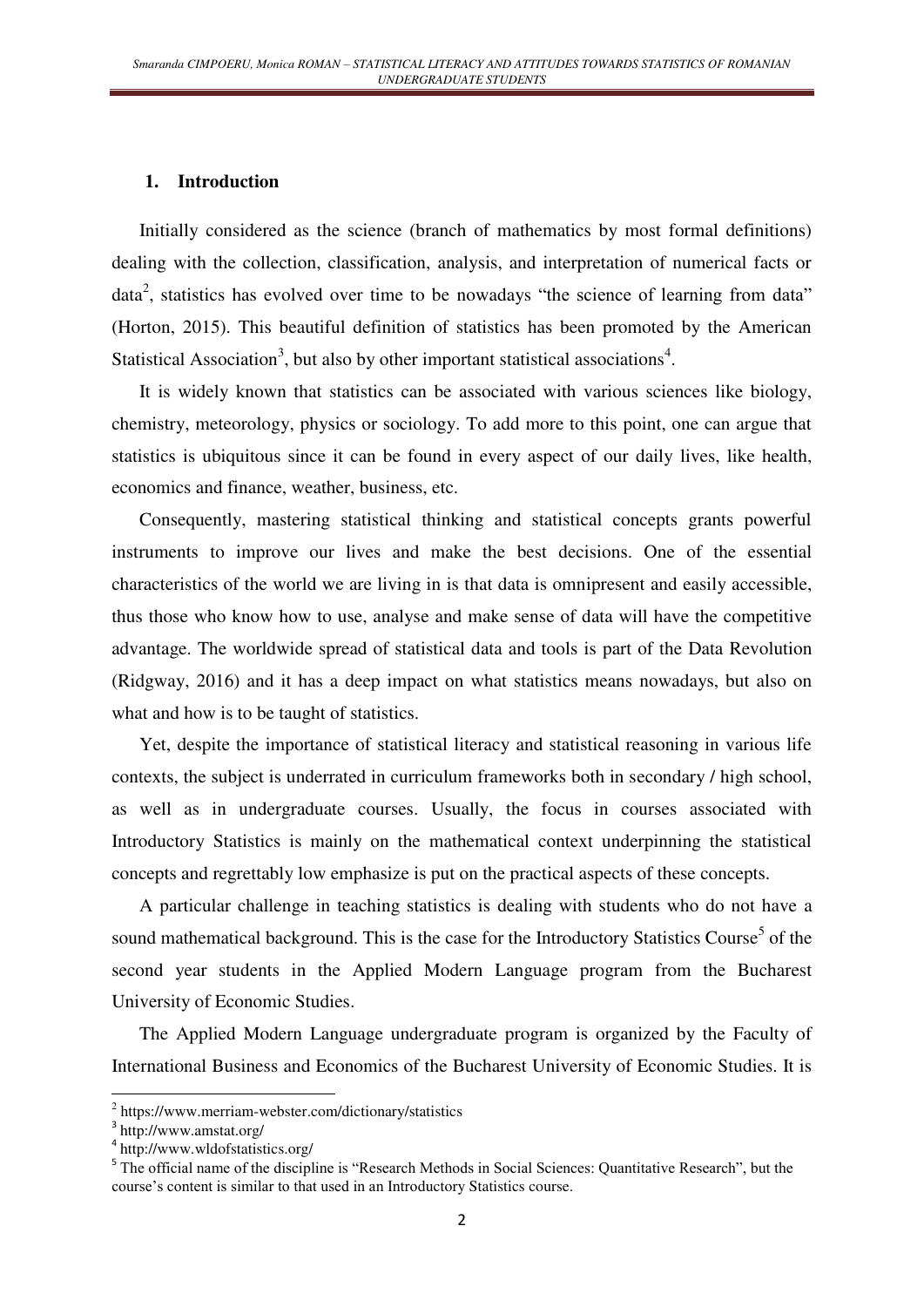a particular undergraduate program since it introduces the study of modern languages in the global economic context. Besides communication and specific language/translation skills, the future graduates should also master business and entrepreneurship skills, thus including basic statistical analysis. Since basically the program is intended essentially for students with a philological profile, most of them do not have a solid mathematical background.

Moreover the authors' experience with teaching Introductory Statistics to second year students revealed a form of anxiety associated with the statistics discipline and some misconceptions at the beginning of the semester. All of these triggered the necessity of a specific approach in teaching the introductive notions of statistics, so that the students could acquire the necessary competences of a statistical literate graduate.

Prior to developing a specific statistics pedagogy for the non-economists students described above, a deeper understanding of the audience is demanded. We try to answer the following questions:

 What is the students' current level of statistical literacy? (before taking the Introductory Statistics course) What are their strengths and weaknesses?

 What could be the potential sources of variation for students' level of statistical literacy? Are gender or the high-school profile determinants for the level of statistical literacy?

 What are the students' beliefs and attitudes towards statistics? Is there an enhanced anxiety towards the subject?

 Is there a relationship between the attitude towards statistics and the level of statistical literacy (as determined from the study or even self-assessed?)

In order to answer the research questions, a questionnaire is developed following Gal's model (2002) and (to a lower extent) Watson model (2003) and it is tested in the case of the Applied Modern Language program undergraduate students. The questionnaires analysis reveals the strengths and weaknesses of the students' current statistical literacy level and provides significant insight regarding their attitude and beliefs towards statistics. The considerable information provided by this analysis could be further used to shape teaching and learning activities to be used in the Introductory Statistics course for non-economist students.

The paper contributes to the existing literature on teaching Statistics in several ways: it adapts two models provided by Gal (2002) and Watson (2003) in order to provide a useful tool for Statistics professors interested in assessing both students' statistical literacy and their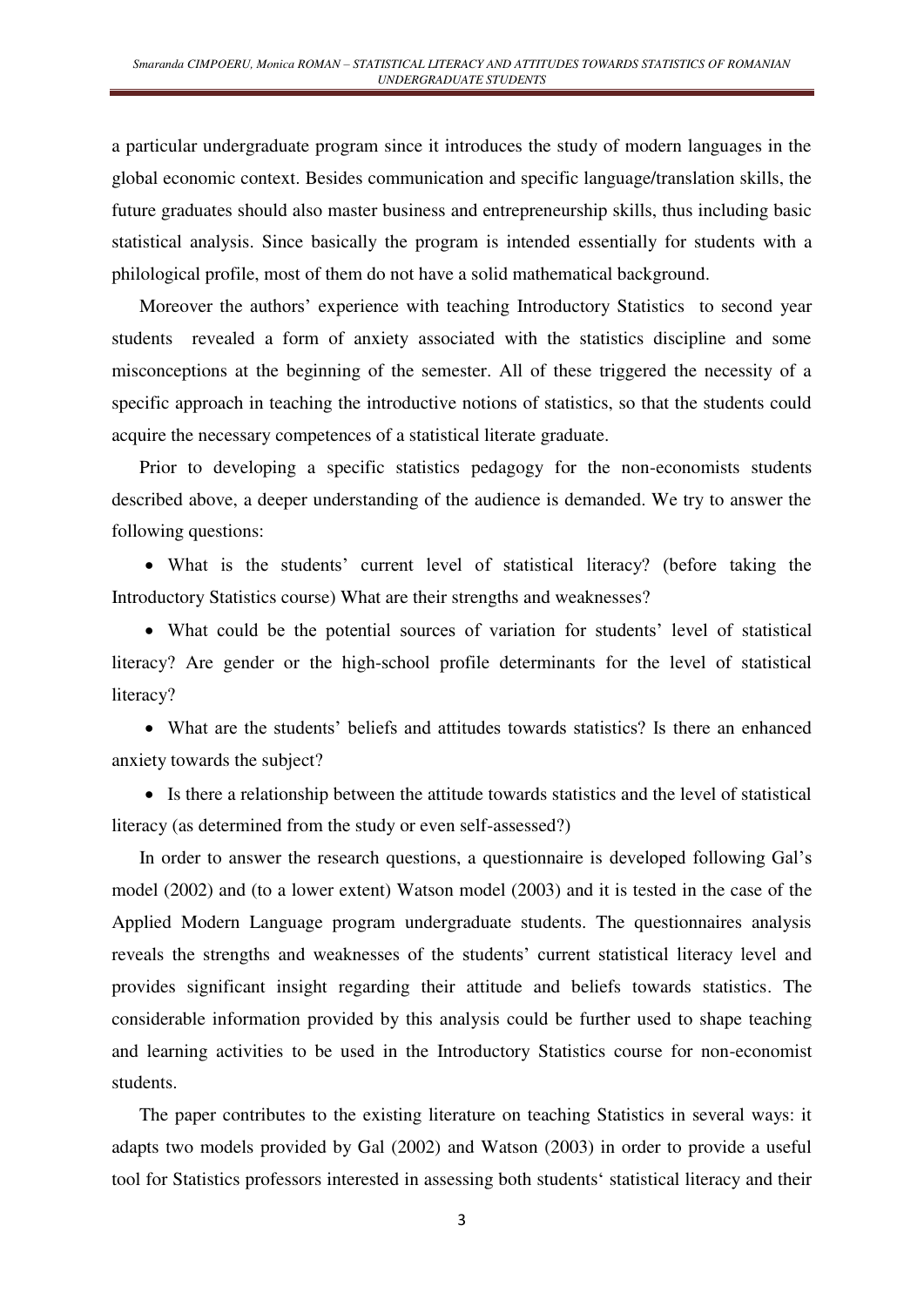attitudes towards Statistics. More than that, the proposed model is applied to Romanian students, being to our knowledge the first attempt to assess the statistical literacy in Romanian context. Going beyond descriptive analysis, the paper also evaluates the possible correlation between the level of statistical literacy and attitudes toward Statistics.

The outline of the paper will be presented briefly. Section 2 details the importance and relevance of statistics for all type of professionals, including non-economists. Section 3 introduces the methodology used, the questionnaire design and the sample description. The Results and Discussion section (Section 4) is structured in four sub-sections, each addressing one of the research questions as mentioned above. The last part of the paper concludes the main findings.

#### **2. The role of Statistical literacy in the professional life**

Statistical literacy is broadly defined as the ability to *"interpret, critically evaluate, and communicate about statistical information and messages"* (Gal, 2002). According to this definition, the term "statistical literacy" covers two interrelated components. The first component deals with people's ability to interpret and critically evaluate statistical information, stochastic phenomena or data-based arguments which can be encountered in different contexts, while the second one with their ability to discuss or communicate their opinions regarding the statistical information or to formulate critiques for the conclusions they do not support.

Briefly, statistical literacy is the capacity to challenge statistics encountered in everyday life. It enables us to "*consume and critically digest the wealth of information being produced in today's society*" (Rumsey, 2002). Thus, statistical literacy helps one ask better questions and improve judgment, as well as decision making.

Arguably, statistical literacy is a key ability in a society where data, variation and chance are ubiquitous. Since most adults are consumers and not producers of statistical information, the skills associated with statistical literacy could be activated in various contexts. For instance, it helps people to be aware of trends and social phenomena evolution: crime rates, spread of diseases, environment changes, employment trends, political or social polls results. What is more, it supports people improving their decisions when confronted with chancebased situations such as buying lottery tickets, understanding risks associated with certain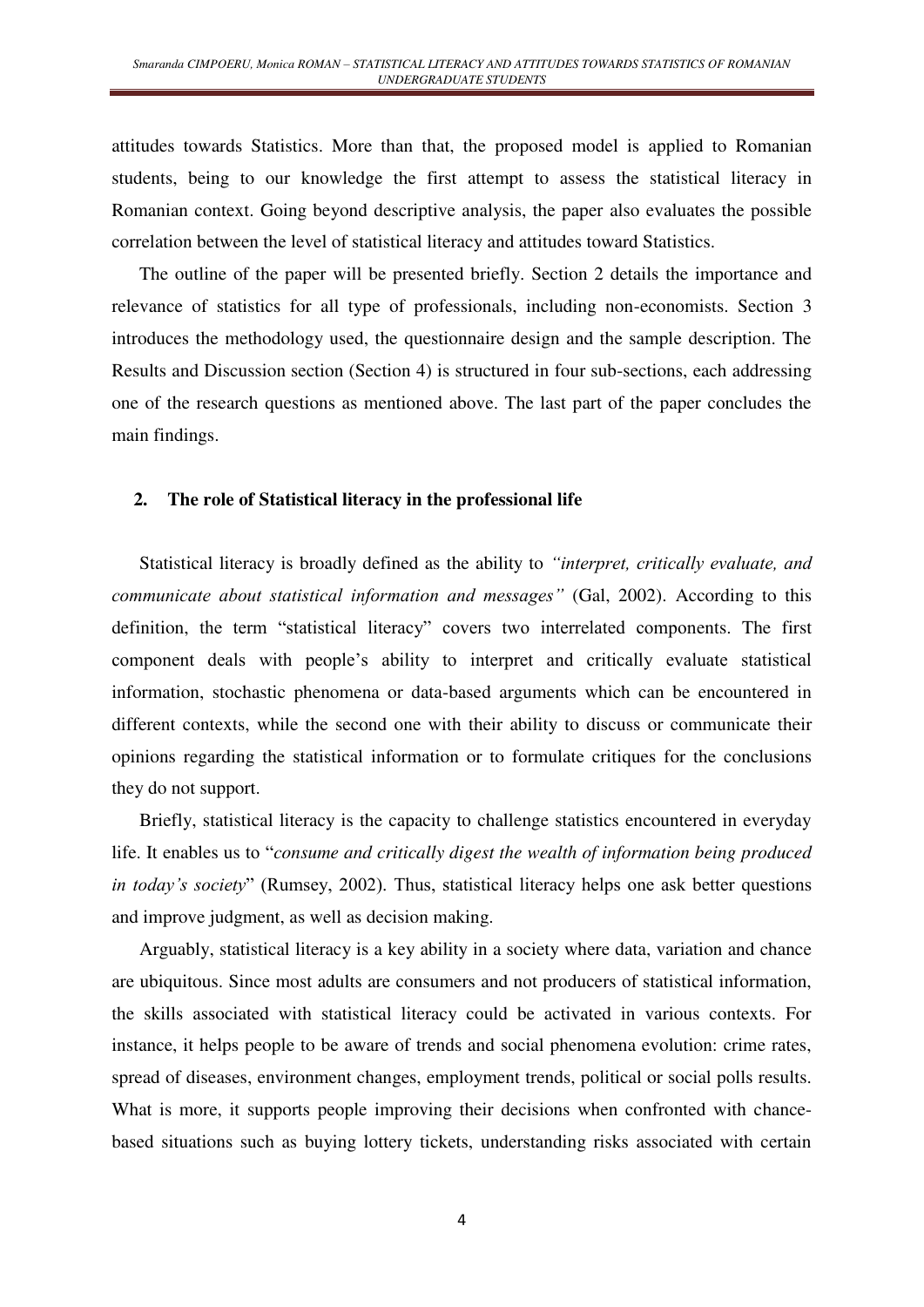diseases or diagnostics, evaluating financial risks. Consequently, it makes people informed consumers of data and that is way it becomes vital to have statistically literate citizens.

*"There has never been a more exciting time to be involved in statistics"* argues Ridgway (2016). Indeed, the so called data revolution (part of the larger Fourth Industrial Revolution) has transformed the knowledge landscape and has brought new demands for the labour market. A report put together by McKinsey $<sup>6</sup>$  in 2011 regarding the changes brought by Big</sup> data to the economy highlights the shortage of talent, "particularly of people with deep expertise in statistics and machine learning". They also draw attention to the difficulty in training this type of employees, and the rather long timeframe necessary to grow the skills of dealing with big data. It is argued in this report that managing big data is mainly about asking the right questions and using effectively the insights gained by the big data analysis. In fact, the skills of managing big data demand nothing else but understanding the main statistical ideas and attaining a highly developed statistical thinking.

What is more, a study on the future of jobs from World Economic Forum<sup>7</sup> emphasizes that "an ability to work with data and make data-based decisions will become an increasingly vital skill across many job families" (p. 21). Employers seek workforce capable of doing data analysis and mastering visualization techniques of exponentially growing amount of data. Thus, these skills are not affiliated to a single profession (for instance, a statistician), but are and will be required for a variety of jobs, since data revolution is present in all the fields of the society.

It follows that the graduates from an Applied Modern Language program, having the characteristics highlighted previously, would also have strong benefits from acquiring the statistical literacy competencies. Consequently, considering employers' current requests, mastering statistical analysis could ease the process of their integration on the labour market.

#### **3. Methodology and data description**

#### *3.1 The proposed model and questionnaire design*

The questionnaire was designed to answer the research questions detailed in the paper's introductory section. The questionnaire was distributed at the beginning of the "Introductory

innovation

 $\overline{\phantom{a}}$ 

<sup>6</sup> http://www.mckinsey.com/business-functions/digital-mckinsey/our-insights/big-data-the-next-frontier-for-

<sup>7</sup> https://www.weforum.org/reports/the-future-of-jobs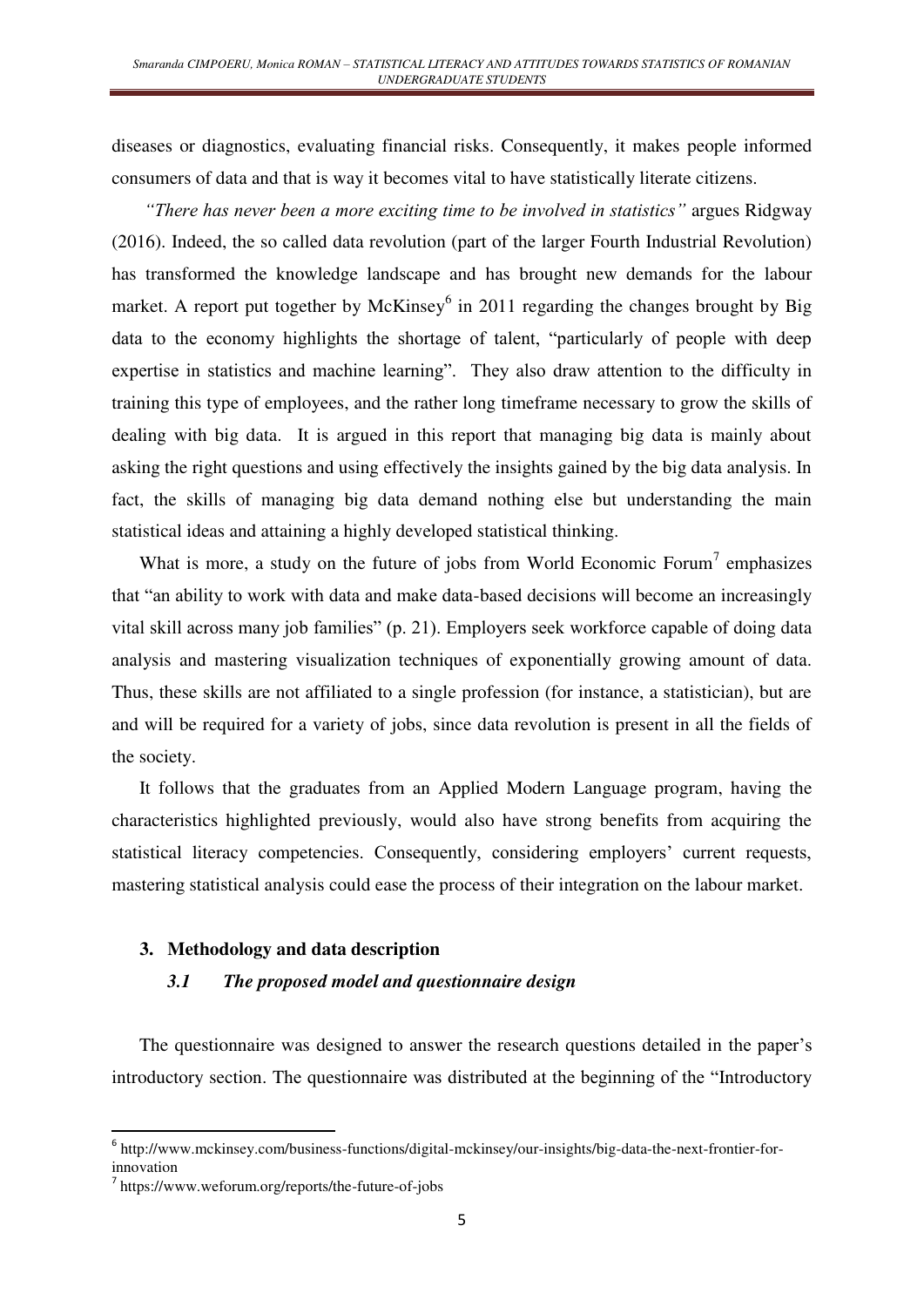Statistics" course (March 2017) to the undergraduate students in the "Applied Modern Languages in Economics" program, in their second year of study (second semester). This is the first Statistics course students are taking in their undergraduate program, but considering the knowledge acquired in elementary school and in high-school, it is expected that students should have the necessary expertise to solve the items proposed in the questionnaire.

The questionnaire was designed following Gal's model (Gal, 2002) of the knowledge and processes "that should be available to adults and to learners graduating from schools or colleges so that they can comprehend, interpret, critically evaluate and react to statistical messages encountered in reading contexts" (Gal, 2002, pg. 3). The model was applied for similar purposes in other studies. For instance, Yotongyos et al. (2014) use the model to assess the level of statistical literacy among undergraduate students in Thailand, while Budgett and Pkamkuch (2010) adapted the model to evaluate an undergraduate course on statistical skills (New Zeeland).

Apart from Gal's model, another extensive study (Watson, 2003) deals with developing a hierarchical construct associated with statistical literacy. For the six levels of understanding identified (Idiosyncratic, Informal, Inconsistent, Consistent non-critical, Critical, Critical mathematical), the item-questions used are given as examples together with the appropriate level of understanding and skills assessed. Since the six levels of understanding can be mapped to the components described in Gal's model, some of the items proposed by Watson were also used in the present questionnaire, as it will be outlined below.

However, since the design of the questionnaire used in this study followed the methodology proposed by Gal (2002), in what follows the main elements of the original model will be considered briefly.

The model has seven elements, grouped on two main components:

- The knowledge component comprised of five cognitive elements:
	- o Literacy skills
	- o Statistical knowledge
	- o Mathematical knowledge
	- o Context knowledge
	- o Critical question
- Dispositional elements
	- o Critical Stance
	- o Beliefs and attitudes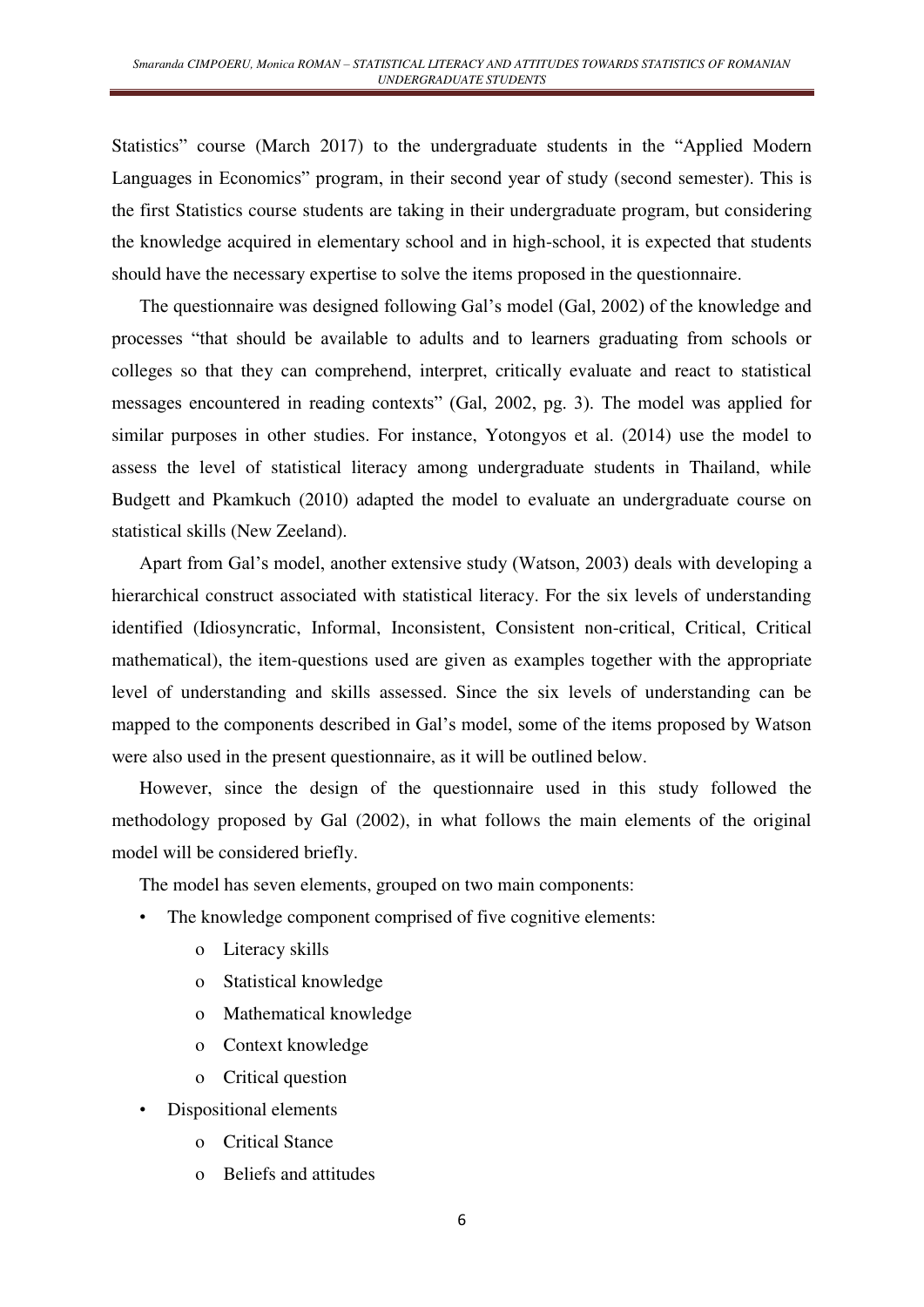The items included in the questionnaire are constructed on this framework. In table 1 below, the items proposed for assessing each level are shortly described.

| Level in Gal's        | <b>Competences and skills</b>                               | <b>Proposed items</b>                                          |  |  |  |
|-----------------------|-------------------------------------------------------------|----------------------------------------------------------------|--|--|--|
| model                 | to be attained                                              |                                                                |  |  |  |
| Knowledge component   |                                                             |                                                                |  |  |  |
| Literacy skills       | Being<br>able<br>identify,<br>to                            | Item L1.1: graphical display (histogram) with                  |  |  |  |
| $(Level 1 - L1)$      | interpret,<br>read<br>and<br>use                            | 3 questions assessing the simple read of                       |  |  |  |
|                       | information given in lists,                                 | information from the graph                                     |  |  |  |
|                       | charts,<br>graphical<br>tables,                             | Item L1.2: contingency table followed by 3                     |  |  |  |
|                       | displays                                                    | questions to verify the correct use /                          |  |  |  |
|                       |                                                             | identification of the information in the table                 |  |  |  |
| Statistical           | S1. Knowing why data are                                    | Item L2.1: decision of buying a new car based                  |  |  |  |
| knowledge             | needed and how data are                                     | on information from different sources -                        |  |  |  |
| $(Level 2 - L2)$      | produced;<br>ideas<br>about                                 | identify most accurate source of data, draw                    |  |  |  |
|                       | sampling; representativeness                                | conclusions (S1, S4);                                          |  |  |  |
|                       | S2. Recognize uncommon<br>tabular or graphical displays,    | Item L2.2: define and give example of<br>"sample" $(S1, S3)$ ; |  |  |  |
|                       | "reading beyond data";                                      | Item L2.3: give examples of things that                        |  |  |  |
|                       | S3. Understanding<br>basic                                  | happen in a "random" way (S3);                                 |  |  |  |
|                       | of<br>probability,<br>notions                               | Item L2.4: identify the most representative                    |  |  |  |
|                       | randomness;                                                 | sample from several examples; sources of                       |  |  |  |
|                       | S4. Have some sense of how                                  | bias $(S3, S4)$ ;                                              |  |  |  |
|                       | analysed<br>data<br>are<br>and                              | Item L <sub>2.5</sub> : estimate the number of fish in a       |  |  |  |
|                       | conclusions reached.                                        | lake – use simple probability calculus $(S3)$ ;                |  |  |  |
|                       |                                                             | Item L2.6: identify correctly the information                  |  |  |  |
|                       |                                                             | from a population age pyramid (S2);                            |  |  |  |
| Mathematical          | Being able to use simple                                    | L3.1: calculate mean and median for a small                    |  |  |  |
| knowledge             | mathematical procedures and                                 | set of numbers; decide which one is better to                  |  |  |  |
| $(Level 3 - L3)$      | computations<br>used<br>to                                  | use and why                                                    |  |  |  |
|                       | determine<br>percentages<br>or                              | L3.2: transform percentages in absolute                        |  |  |  |
|                       | identify<br>averages;<br>the                                | values (imbricate percentages);<br>calculate                   |  |  |  |
|                       | difference between the mean<br>the<br>and<br>median,<br>the | percentages out of the total (ratios not to be                 |  |  |  |
|                       | of the latter;<br>advantages                                | summed up);<br>L3.3: use the simple arithmetic average         |  |  |  |
|                       | calculate<br>and<br>correctly                               | formula to determine the sum of the observed                   |  |  |  |
|                       | interpret percentages, ratios;                              | values;                                                        |  |  |  |
|                       |                                                             | L3.4: calculate the price of a product before a                |  |  |  |
|                       |                                                             | discount was applied.                                          |  |  |  |
|                       | <b>Dispositional Elements</b>                               |                                                                |  |  |  |
| Critical stance       | Questioning attitude towards                                | A set of 14 questions (on Likert scale, 1                      |  |  |  |
|                       | quantitative<br>messages<br>that                            | "Strongly disagree" to 7 "Strongly agree")                     |  |  |  |
|                       | could<br>be<br>misleading<br><sub>or</sub>                  | regarding:                                                     |  |  |  |
|                       | biased.                                                     | attitude towards the subject / statistics                      |  |  |  |
| <b>Beliefs</b><br>and | Verify if a positive view of                                | ("I can learn", "I will enjoy") $-$ A1; A7;                    |  |  |  |
| attitudes             | oneself as individual capable                               | computation and math anxiety $- A2$ ;                          |  |  |  |
|                       | of statistical reasoning has                                | A6;                                                            |  |  |  |
|                       | been developed; willingness                                 | beliefs regarding complexity of the                            |  |  |  |
|                       | think<br>statistically;<br>to                               | subject and statistics $- A3$ ; A9;                            |  |  |  |
|                       |                                                             | usefulness and incidence of statistics                         |  |  |  |

| Table 1 – Competences and items proposed in the questionnaire |  |  |
|---------------------------------------------------------------|--|--|
|---------------------------------------------------------------|--|--|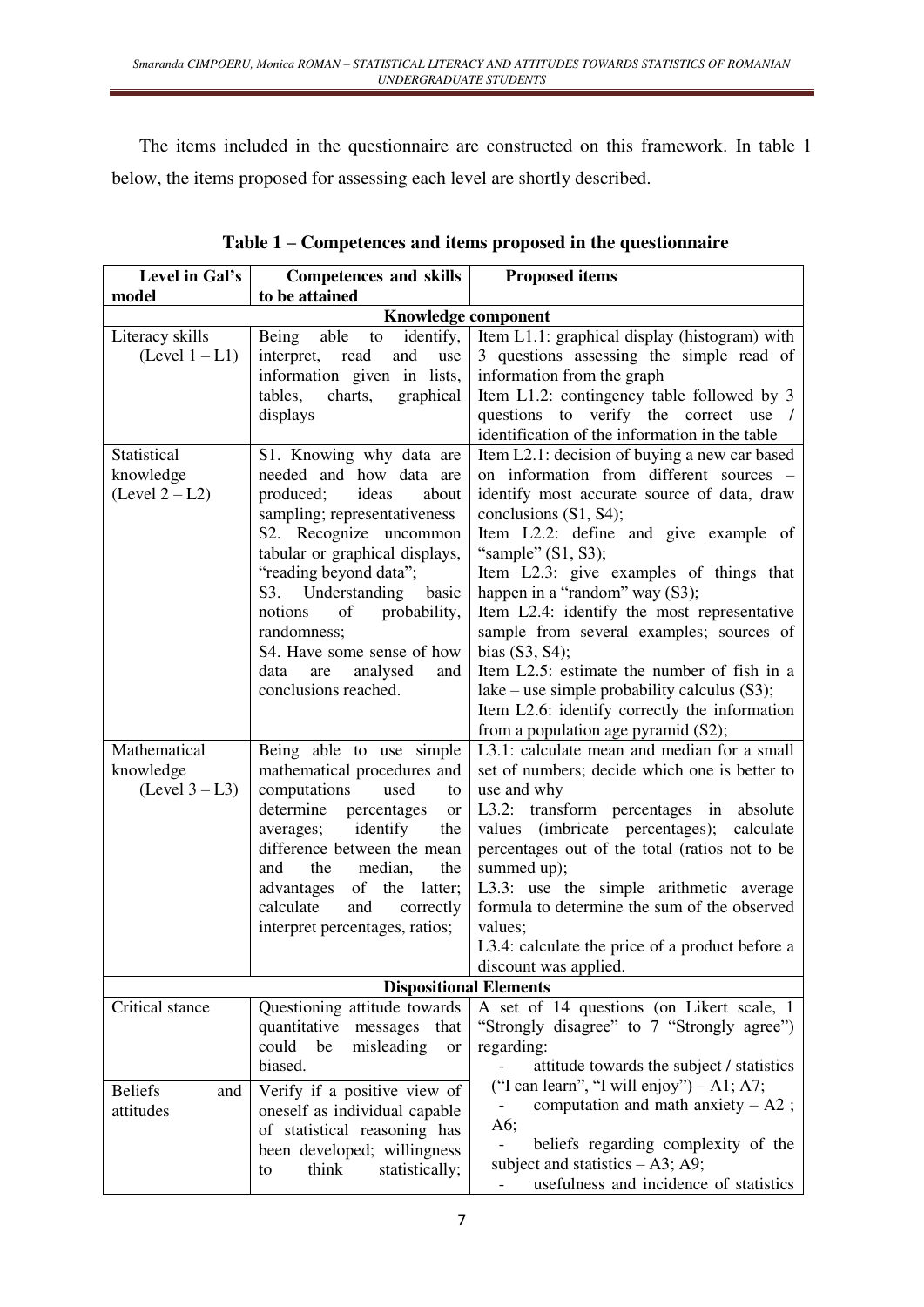| appreciate the power of       | in everyday life and future profession $-A4$ |
|-------------------------------|----------------------------------------------|
| statistics; understand the    | ; A5; A8; A10;                               |
| importance of being critical  | - Critical attitude towards statistical      |
| about statistical messages or | messages $-$ A11; A12;                       |
| arguments.                    | Self-assessment of computer skills –         |
|                               | A13:                                         |
|                               | Self-assessment of math skills $-$ A14.      |

Items in Level 2 (Statistical Knowledge) and part of the items in Level 3 (L3.1, L3.3) were adapted from Watson (2003). Assessment of Levels 4 (Context Knowledge) and 5 (Critical skills) from the Knowledge component was not included in the questionnaire considering time and length restrictions.

The dispositional aspects refer mainly to the inclination and willingness to activate the five cognitive knowledge bases. Gal (2002) mentions that the three concepts (critical stance, attitudes, beliefs) are interconnected thus it is harder to describe them in a separate way. That is why, in order to assess the level of the dispositional aspects, all of them were merged into a set of 14 questions as detailed in the second part of Table 1. A similar assessment of this component was performed by Yotongyos (2014). The questions are partly adapted from the "Survey of Attitudes Towards Statistics" developed by Schau (1999)<sup>8</sup>. The original survey comes in two forms, of 28 and 36 items, but the questions were adapted to fit the aims of the study.

 The questionnaire includes also information about: gender, high-school profile and selfassessment of computer and mathematical skills.

#### *3.2 Sample description*

-

The dataset consists of 30 questionnaires, filled in by the second year students of the Applied Modern Language program at the beginning of the "Introductory Statistics" course (March 2017). The analysis encompasses almost the entire target audience, since the "Applied Modern Language" program has a rather small number of candidates.

The respondents come almost entirely from urban residential areas, roughly three quarters of them are girls and most of them have graduated a Social science profile high-school, as shown in Table 2.

<sup>8</sup> http://www.evaluationandstatistics.com/sitebuildercontent/sitebuilderfiles/sats28pre.pdf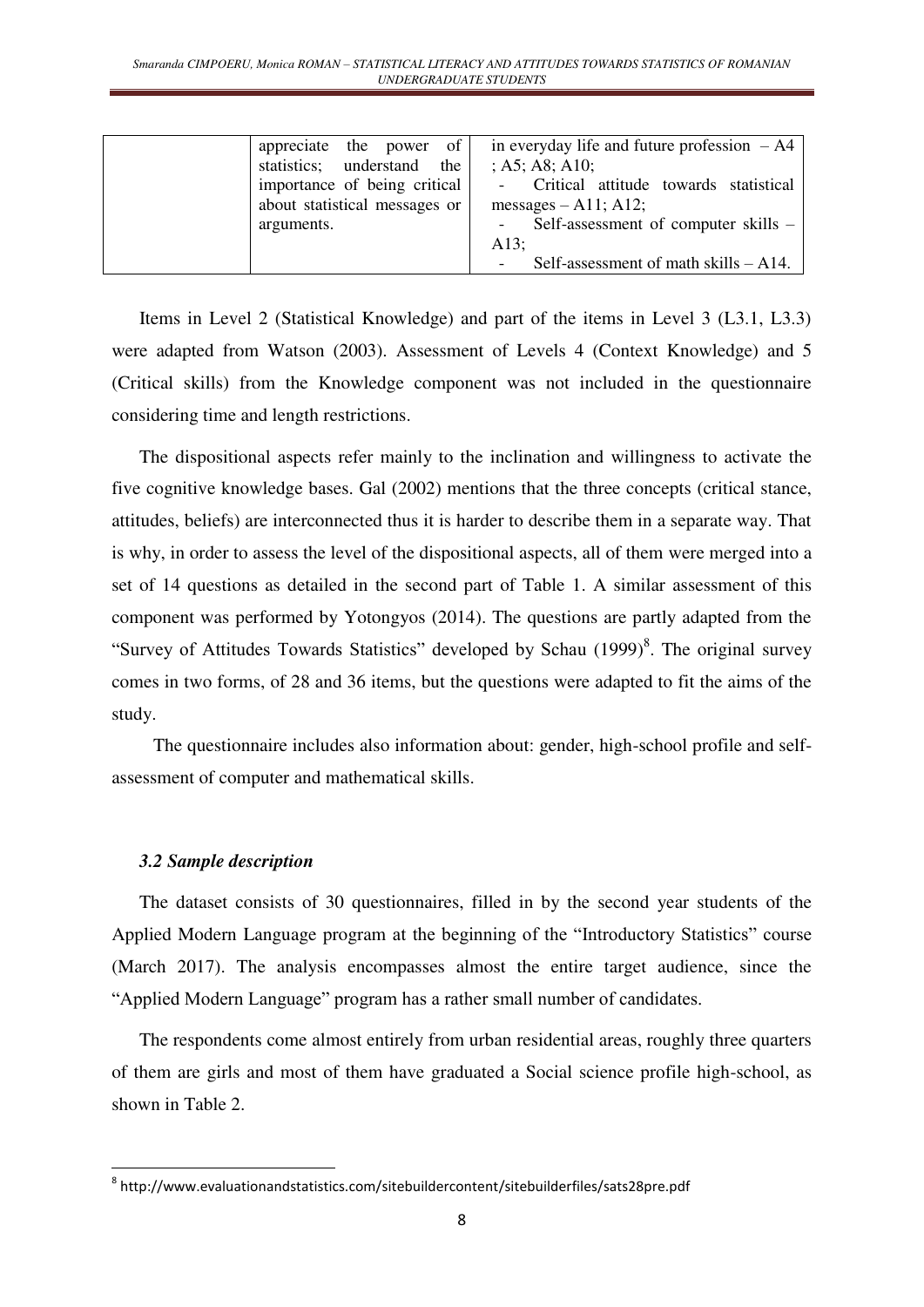## **Table 2 – General characteristics of the studied sample;** *source: authors' calculations based on the questionnaires' results*

| <b>Gender distribution</b> |        | <b>Residential</b> | area | <b>High</b>     | school | profile |
|----------------------------|--------|--------------------|------|-----------------|--------|---------|
|                            |        | distribution       |      | distribution    |        |         |
| Girls                      | $77\%$ | Urban              | 90%  | Social Sciences |        | 83%     |
| <b>Boys</b>                | 23%    | Rural              | 10%  | Math            | –      | 17%     |
|                            |        |                    |      | Informatics     |        |         |

Taking into consideration the small sample size, any inference or conclusions will be made with caution, keeping in mind that the main aim of this analysis is to find the particularities of the "Applied Modern Language" students when learning a first Statistics Course.

## **4. Results and discussion**

The questionnaires' results are analysed by considering the following research questions:

- i. The overall accuracy ratio attained for each level of statistical literacy. At this stage, the main focus will be on the overall accuracy ratios for each question, with special emphasis on the questions with the highest and lowest correct response rates.
- ii. Distribution of score results, analyse the potential sources of variation for students' statistical literacy scores;
- iii. Results regarding the beliefs and attitudes of students' towards statistics and statistical concepts;
- iv. Investigation of several correlations between the score attained and attitudes or beliefs regarding mathematics, statistics.

## **4.1 Assessing students' statistical literacy level – strengths and weaknesses**

The questionnaires' results are analysed on the three tiers as described in Table 1:

- Literacy skills
- Statistical knowledge
- Mathematical knowledge

The Literacy skills represent the ground level of statistical literacy. As detailed before, at this stage students had to answer 6 questions, three of them related to reading information from a histogram, while the other three referred to reading and interpreting a contingency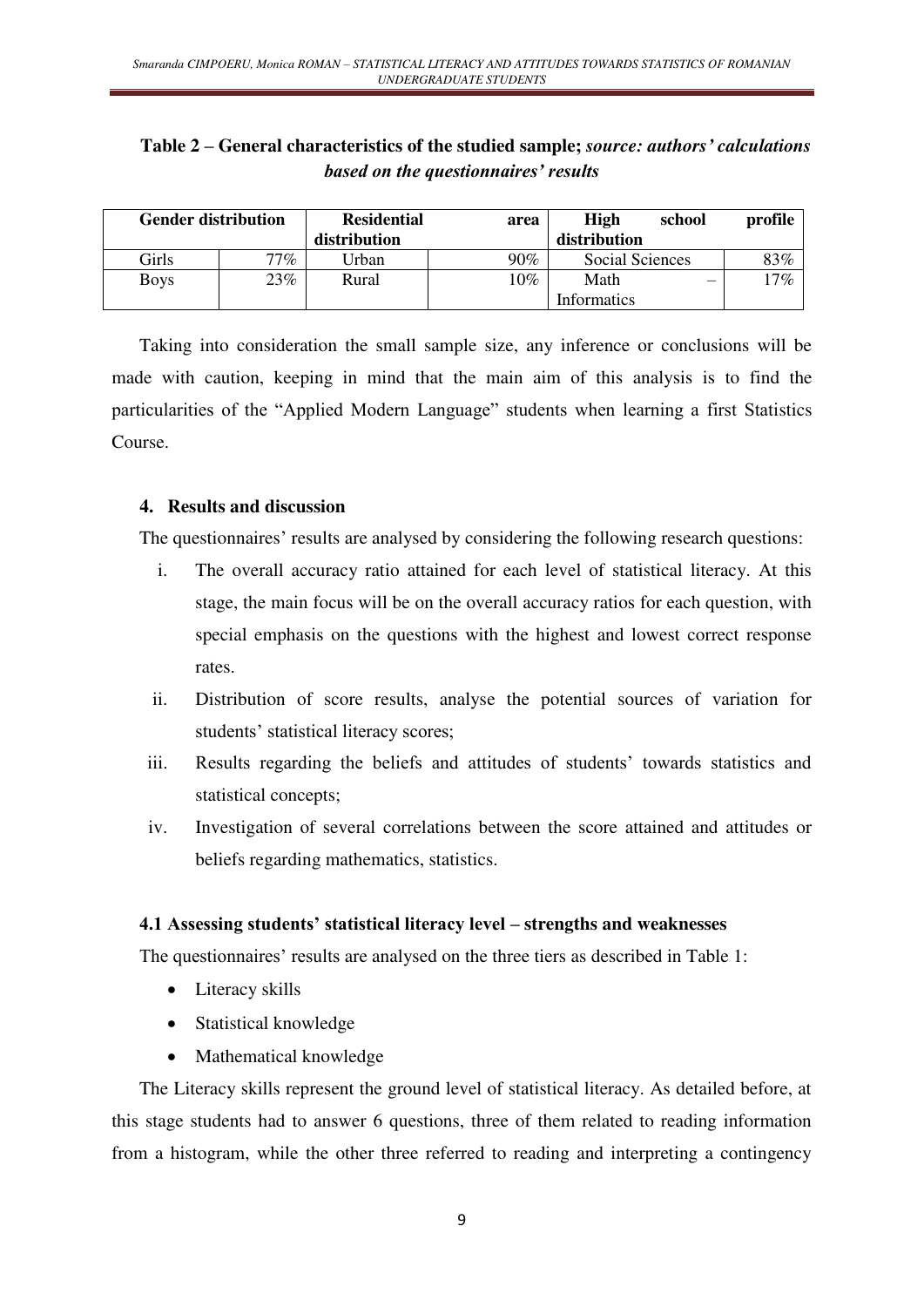table. The difficulty of the questions increased from the first to the third item, consequently the rate of students giving the right answer declined accordingly. Non Response rate was zero for this set of questions.

As can be seen in Figure 1, the first two questions regarding the histogram obtained almost maximum correct rate, while the first item on the contingency table was the only question in the entire questionnaire with a 100% hit rate. The third and most difficult item from each set of questions was answered correctly by 70% of the students, well above a medium level.



## **Figure 1 – Correct answer rates for the questions in the first level of statistical literacy (Literacy Skills);** *source: authors' calculation based on the questionnaires' results*

Giving equal weights to these 6 items, an 87% overall accuracy ratio for the first level of statistical literacy is obtained. Thus, it can be concluded that:

- Generally, students know how to retrieve simple information from a graph and from a table;
- Students exhibit good skills when faced with making a comparative analysis based on the data from a table or synthesizing information from a simple graph (histogram or bar chart).

For the second level (Level 2 – Statistical Knowledge), students are requested an understanding of statistical concepts such as: sample, randomness, sample representativeness and bias, inference, data sources reliability, graph interpretation.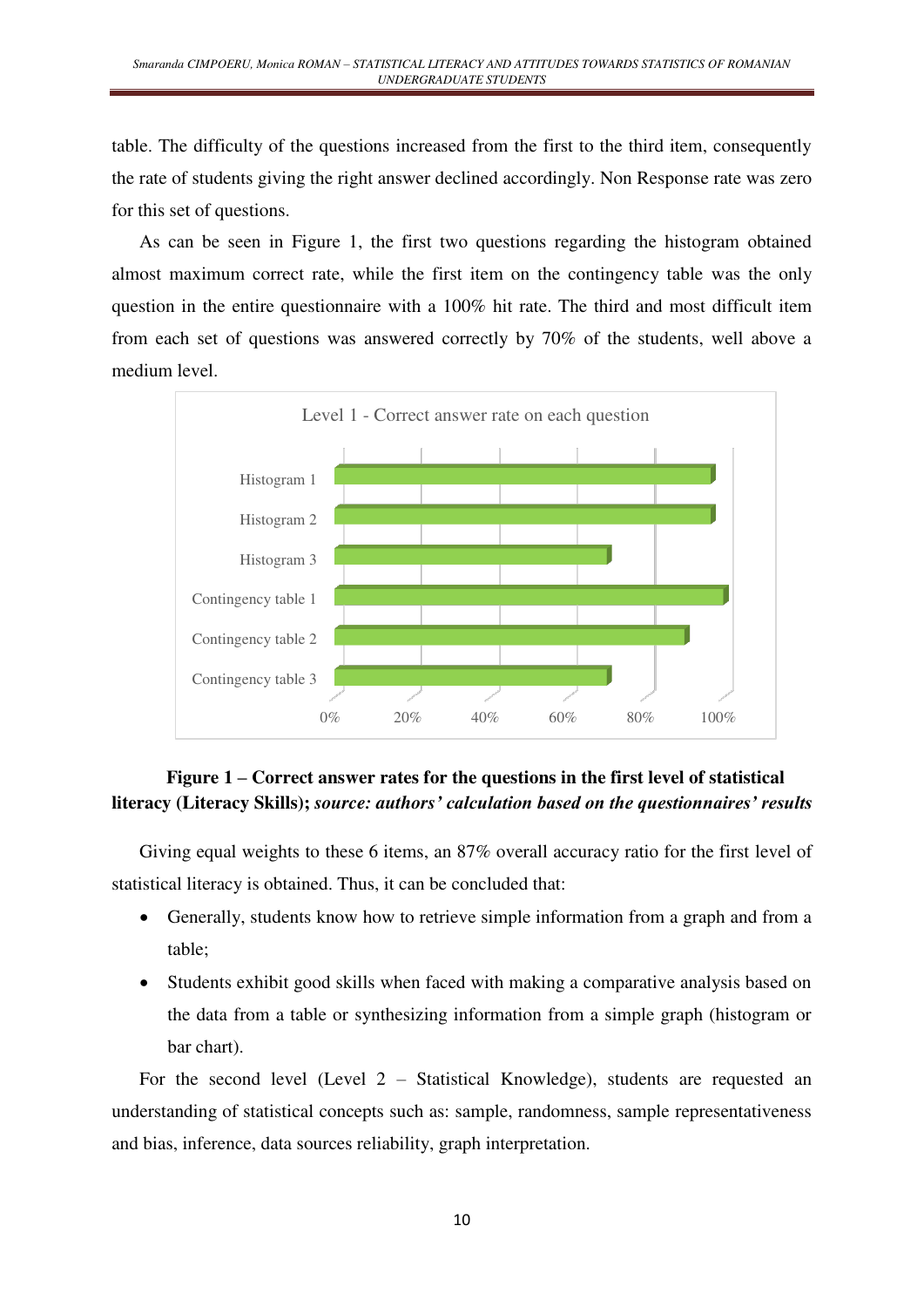As can be seen in Figure 2, the correct answer rates vary significantly for the questions included in this level, from 7% to 73%. A question combining inference techniques and logic elements has the lowest hit rate. Only 2 students out of 30 have the correct answer for this, while the non-response rate was 27%.

In order to the overall performance at this level, different weights were applied to the questions in order to balance the competencies tested and the items' various difficulty levels. Based on these, the overall performance of the Statistical Knowledge level was calculated at 44%.

For the Statistical Knowledge level the main aspects found are:

- Students seem to have good skills for analysing graphical displays (age pyramid graph) was used as item in the questionnaire)
- The basic concepts of statistics appear to be mastered superficially; confusion between sample and data obtained after the survey, between statistical units and variables, or between variables and values of the variables are relatively common;
- Generally, a bigger sample is acknowledged as a positive thing, but notions of sample representativeness and sources of bias are poorly known.
- Most unfamiliar concepts are related to the simple statistical inference elements.



## **Figure 2 – Correct answer rates for the questions in the second level of statistical literacy (Statistical Knowledge);** *source: authors' calculation based on questionnaires results*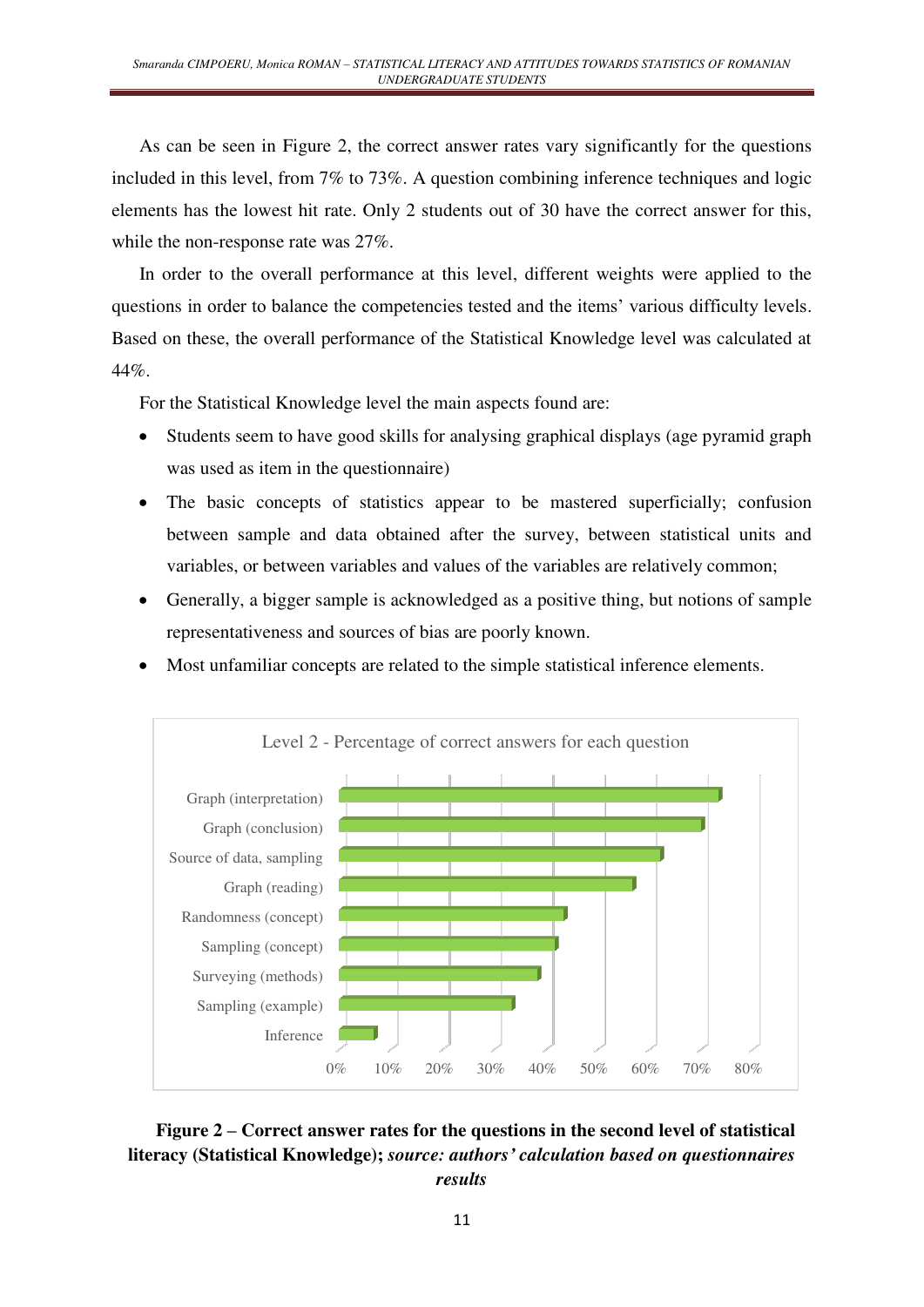On the third level of statistical literacy, the computational skills are verified (Level 3 – Mathematical knowledge). This part includes items regarding: average and median calculation and usage, percentage calculation in different contexts. The performance attained for each item included in this level are found in Figure 3.

The central tendency indicators (mean, median, mode) represent the ABC of statistics and are included in the mathematical curricula (in the  $8<sup>th</sup>$  grade and in high-school depending on the profile<sup>9</sup>). It is thus expected that students know these concepts.

Overall performance on this level has been calculated at a modest 38%, based on the weights assigned for each item upon its content and difficulty.

The main conclusions that can be derived from the assessment of the Mathematical Knowledge are:

- The "median" concept, calculation and usage are poorly mastered by students; the median is correctly computed only by 17% of the students, being the question with the lowest accuracy rate from this set.
- The choice between Median and Mean (identification of main advantage of the median – not affected by outliers) is not mastered, since more than a half of respondents haven't answered this item
- Less than a half of the students can calculate correctly the simple average for a set of numbers;
- Simple relative frequencies calculation are generally known, but more complex problems involving percentages become troublesome.

-

<sup>&</sup>lt;sup>9</sup> [http://programe.ise.ro](http://programe.ise.ro/)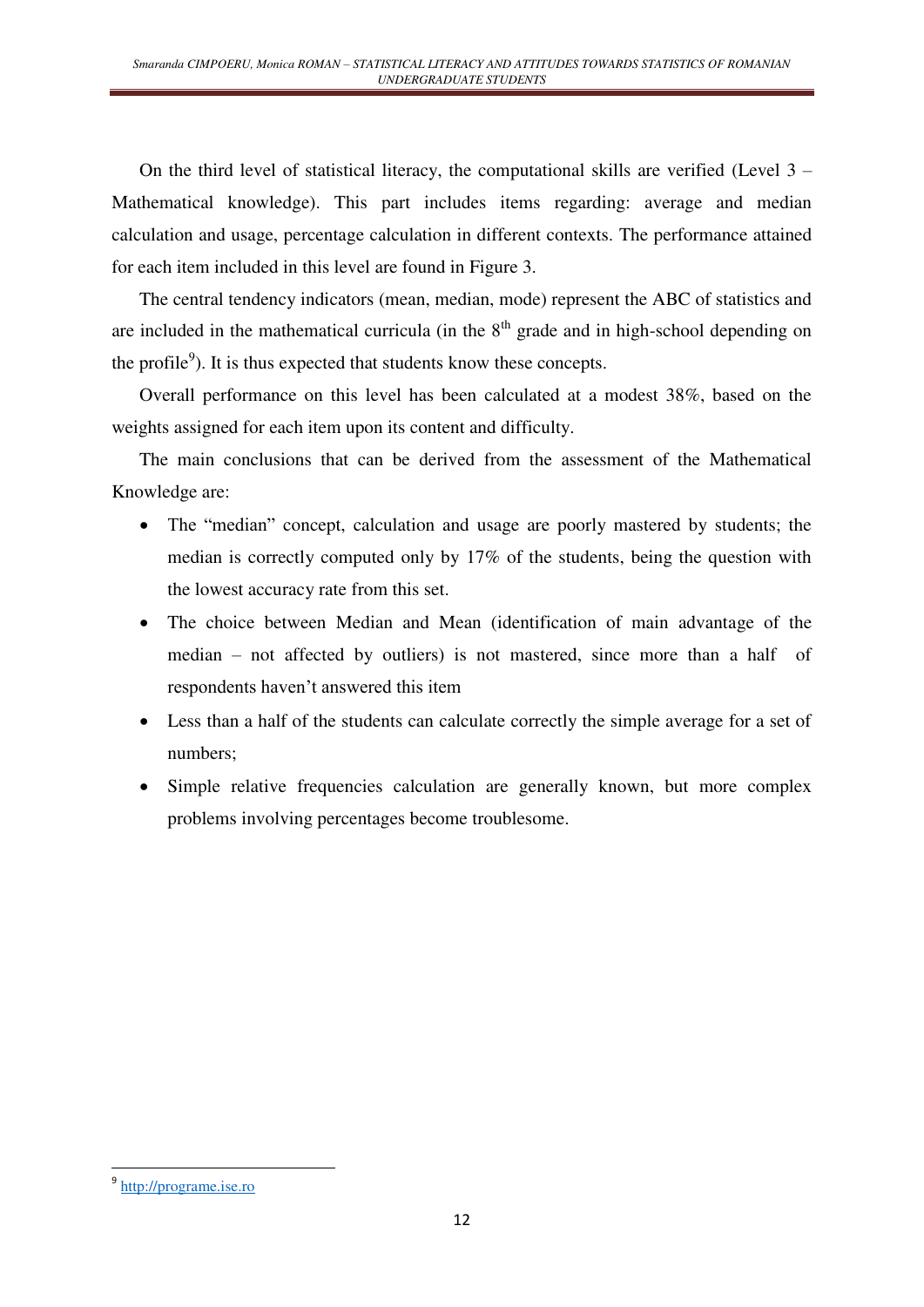

**Figure 3 – Correct answer rates for the questions in the third level of statistical literacy (Mathematical Knowledge);** *source: authors' calculations based on questionnaires results*

At this point, all three levels of statistical literacy have been assessed. In Table 3 below, we have summarized the overall performance rates attained at each level.

**Table 3 – Synthesis of the performance rates for each level of statistical literacy;** *source: authors' calculation*

| Levels                           | Overall performance rate |
|----------------------------------|--------------------------|
| Level $1$ – Literacy skills      | 87%                      |
| Level 2 – Statistical knowledge  | 44%                      |
| Level 3 – Mathematical knowledge | 38%                      |

#### **4.2 Potential sources of variation for students' level of statistical literacy**

Calculating a score for each student allows determining a distribution of students' scores and evaluating potential factors triggering the differences between individual evolutions of statistical literacy skills.

In order to obtain aggregated scores at student level, each question was given a certain number of points based on the number of questions for each level and the items' difficulty level. The points given to each item are also aligned with the weights assigned for evaluating the overall performance rate at each level. In this way, the results obtained at student level will be consistent with those attained on overall level.

The total score a student can obtain is 100, divided on the three levels as follows: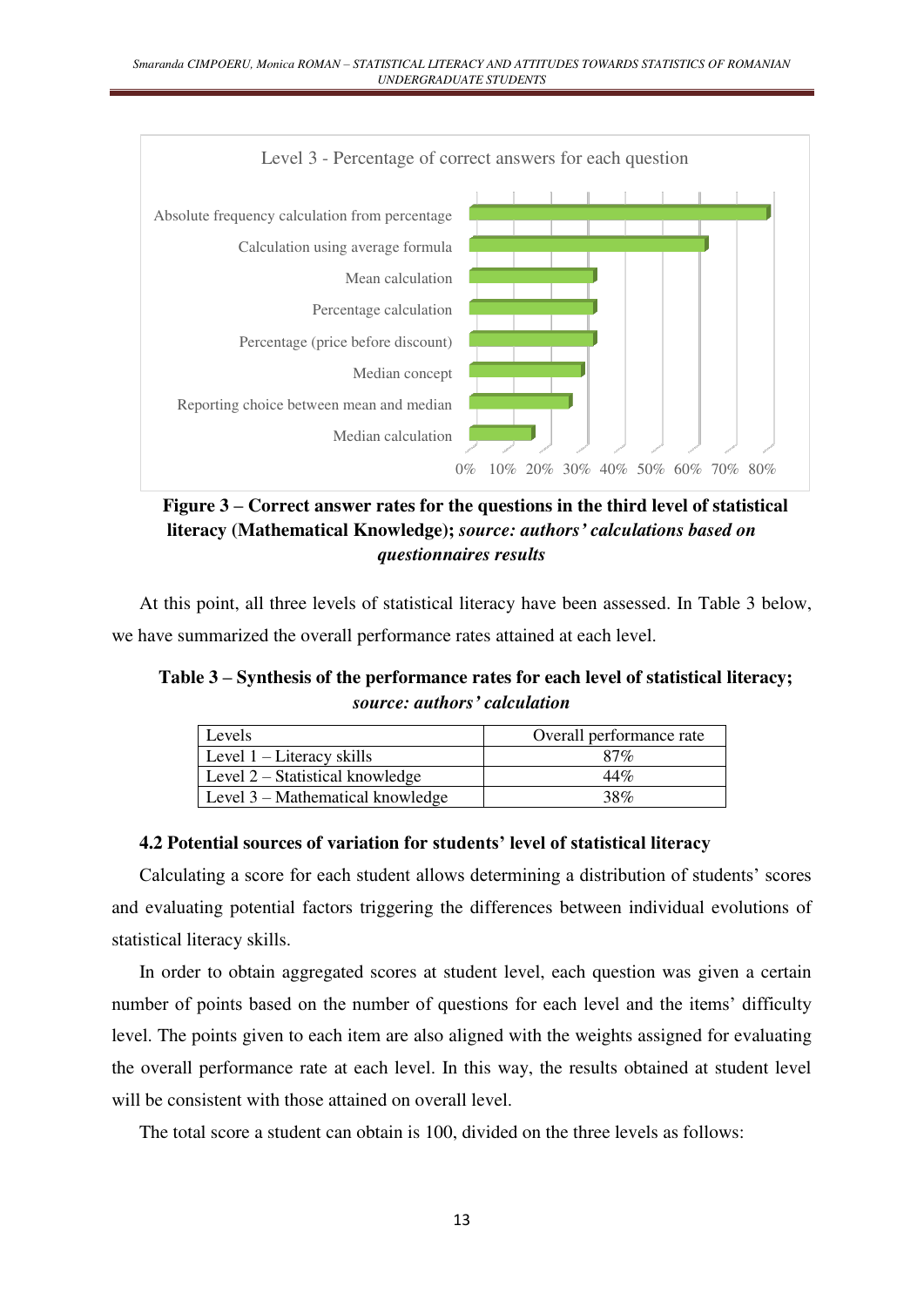• Level 1 (Literacy skills ) – 24 points, split equally among the 6 items on this level;

• Level 2 (Statistical knowledge) – 40 points; 10 points given for probability notions, 16 points for sampling/ randomness related items; 6 points for the sense of data question and 8 points for interpreting the population pyramid graph;

• Level 3 (Mathematical knowledge) – 36 points; 18 points for the questions regarding averages and median; 18 points for items involving the calculation of percentages.

The students' scores range from 22 to 85.2 points, with an average of approximately 53 points. The averages scores for each levels are as introduced in Table 4.

## **Table 4 – Average students' scores for each level;** *source: authors' calculation based on questionnaires results*

| <b>Level</b>                     | <b>Average score</b>            |
|----------------------------------|---------------------------------|
| Level 1 – Literacy Skills        | 21.2 points / out of 24 points  |
| Level 2 – Statistical knowledge  | 17.6 points / out of 40 points  |
| Level 3 – Mathematical knowledge | 14.04 points / out of 36 points |

One can notice that these are consistent with the overall performance rates introduced in Table 3 in the previous sub-section. Although it may appear that the average score is not very high, the distribution of scores (reproduced in Figure 4) shows that an encouragingly 80% of the students obtained scores higher than 40 points, while only 30% managed to get over 60 points. The most important thing to note is that half of the students are "on the average", with scores between 40 and 60 points. The scores are normally distributed as shown by the result of the Jarque – Bera test (the P-Value as high as 0.45 leads to the decision of not rejecting the null hypothesis, stating the normal distribution of the scores). It is also important to highlight the acceptable homogeneity of the dataset with a coefficient of variability of around 29% (calculated based on the descriptive statistics presented in Figure 4).

In order to determine the potential sources of variation for the students' scores, statistical tests are performed to analyse if there are significant differences for the scores obtained:

a) Between girls and boys;

b) Between students from a mathematics – informatics high-school profile and other high-school profiles.

For the first point, the null and alternative hypotheses can be defined as: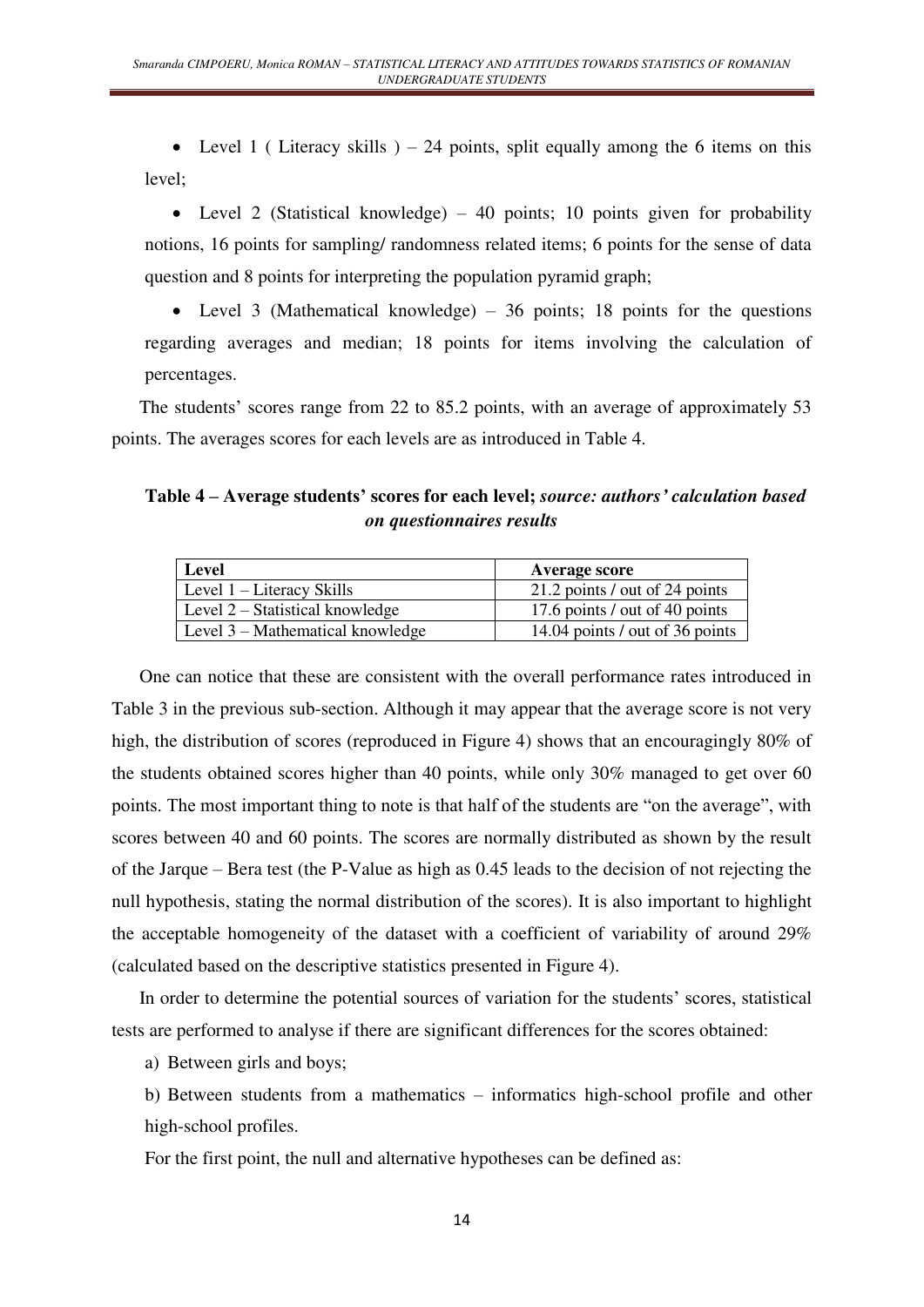# $H_0$ : Average score for girls = Average score for boys  $H_1$ : Average score for girls  $\neq$  Average score for boys

The t-test for the difference between two means was used and t-statistic is rather low (1,74). Although the average score calculated for girls is higher than the calculated average for boys, the sample does not supply enough evidence (P-value of 0.11) to infer the conclusion at population level. Thus, there are no significant differences between the girls' and boys' statistical literacy scores.



**Figure 4 – Distribution of students' statistical literacy scores;** *source: authors' calculation based on the questionnaires results*

The same Student test is used to identify possible differences between students from a mathematics – informatics high-school profile and other profiles and the computed value for t-statistic is 1.46. Similar to the previous case, there is not enough evidence to conclude that there are significant differences between the average score of the students with a mathinformatics background and the others (P-Value is 0.18).

Both results confirm the homogeneity of the non-economists students related to their Statistical literacy.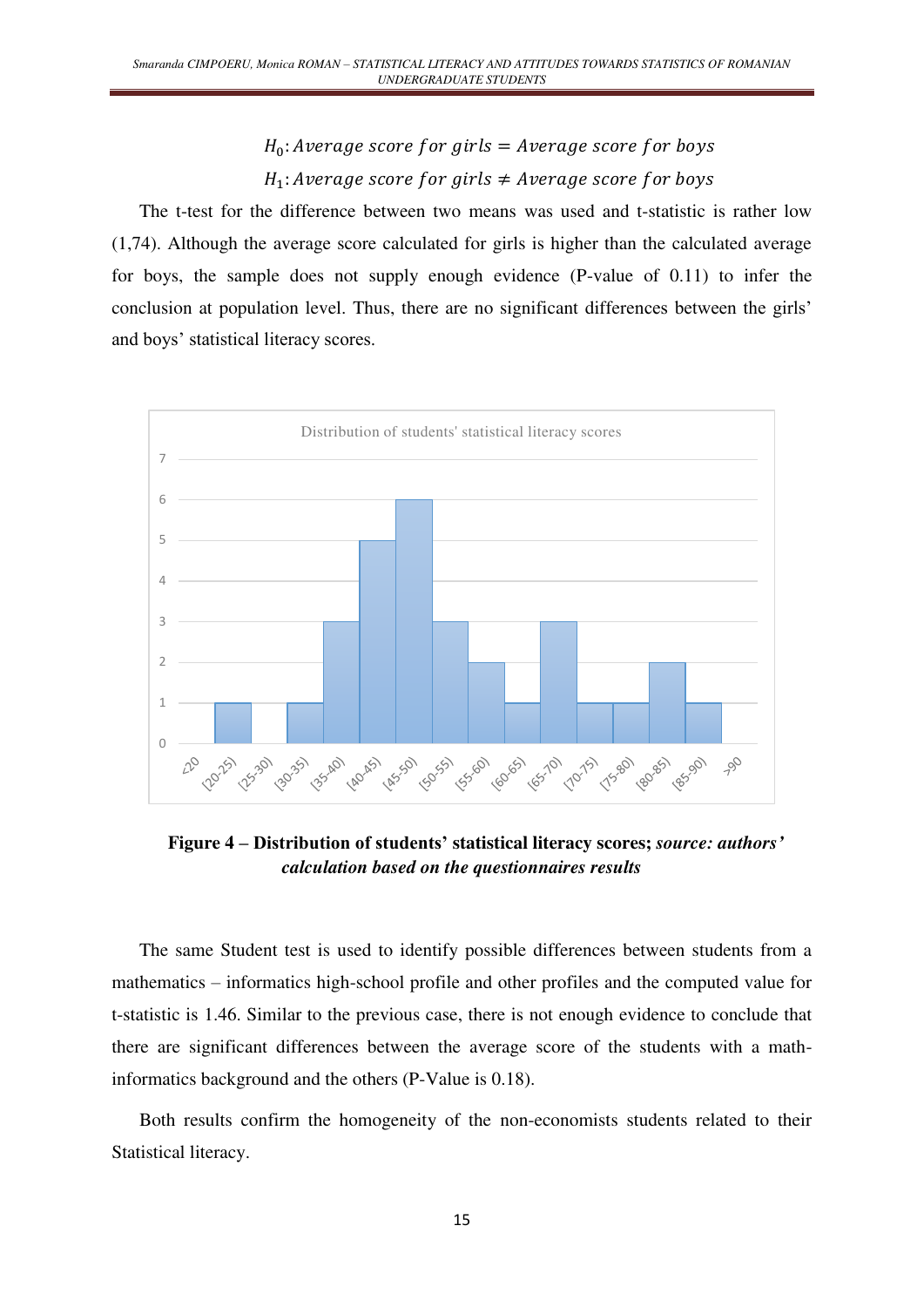## **4.3 Attitudes and beliefs towards statistics**

In the questionnaire, the "Attitudes and beliefs" module was formed of 14 questions on a Likert-type scale, with possible answers from 1 ("Strongly disagree") to 7 ("Strongly agree"). For each question, the mean, median and mode have been calculated in order to evaluate an average score and identify significant variations among answers (Table 5).

| source, auniors - calculation based on questionnan es results        |      |                |                |                    |  |
|----------------------------------------------------------------------|------|----------------|----------------|--------------------|--|
| Question                                                             | Mean | Median         | Mode           | Average result     |  |
| A1. I will enjoy the quantitative methods module                     | 5.4  | 5              | 5 <sup>1</sup> | Rather agree       |  |
| A2. I will feel insecure when I have to solve                        | 4.17 | $\overline{4}$ | $\overline{4}$ | Neither agree, nor |  |
| problems involving statistics and computations.                      |      |                |                | disagree           |  |
| A3. The quantitative methods module is a                             | 4.17 | $\overline{4}$ | $\overline{4}$ | Neither agree, nor |  |
| complicated subject.                                                 |      |                |                | disagree           |  |
| A4. Statistics is not useful for the profession I will               | 3.07 | 3              | $\overline{2}$ | Rather disagree    |  |
| embrace.                                                             |      |                |                |                    |  |
| A5. Statistical thinking is not applicable in                        | 2.67 | 2.5            | $\overline{2}$ | Disagree           |  |
| everyday life.                                                       |      |                |                |                    |  |
| A6. The quantitative methods module involves                         | 4.27 | $\overline{4}$ | $\overline{4}$ | Neither agree, nor |  |
| massive computations.                                                |      |                |                | disagree           |  |
| A7. I can learn this subject.                                        | 5.86 | 6              | 6              | Agree              |  |
| A8. Statistics statements are rarely present in                      | 3.5  | 3.5            | 5              | Rather disagree    |  |
| everyday life.                                                       |      |                |                |                    |  |
| $\overline{A9}$ . I will find it difficult to understand statistical | 4.07 | $\overline{4}$ | 5              | Neither agree, nor |  |
| concepts.                                                            |      |                |                | disagree           |  |
| A10. Statistics is not relevant to my life.                          | 2.93 | 3              | $\overline{2}$ | Rather disagree    |  |
| A11. I do not question the statistical information                   | 3.77 | $\overline{4}$ | $\overline{4}$ | Neither agree, nor |  |
| found in the newspaper or on the internet.                           |      |                |                | disagree           |  |
| A12. I don't think that the statistical information                  | 3.43 | $\overline{4}$ | $\overline{4}$ | Neither agree, nor |  |
| can be misleading or biased.                                         |      |                |                | disagree           |  |
| A13. I have a great deal of computer experience.                     | 4.17 | $\overline{4}$ | $\overline{4}$ | Neither agree, nor |  |
|                                                                      |      |                |                | disagree           |  |
| A14. I am very good at mathematics.                                  | 2.83 | 2.5            |                | Disagree           |  |

**Table 5 – Average results of the "Attitudes and Beliefs towards statistics" Questions;**  *source: authors' calculation based on questionnaires results* 

Analysing the distribution of answers for each of the questions included in this module, the following main findings are obtained:

- The positive attitude towards statistics and willingness to learn is confirmed by more than two thirds of respondents.
- Students appear to feel rather insecure when dealing with statistical calculations and consider that the subject involves computations, but not at a massive amount. We may say that the mathematics anxiety is slightly above average.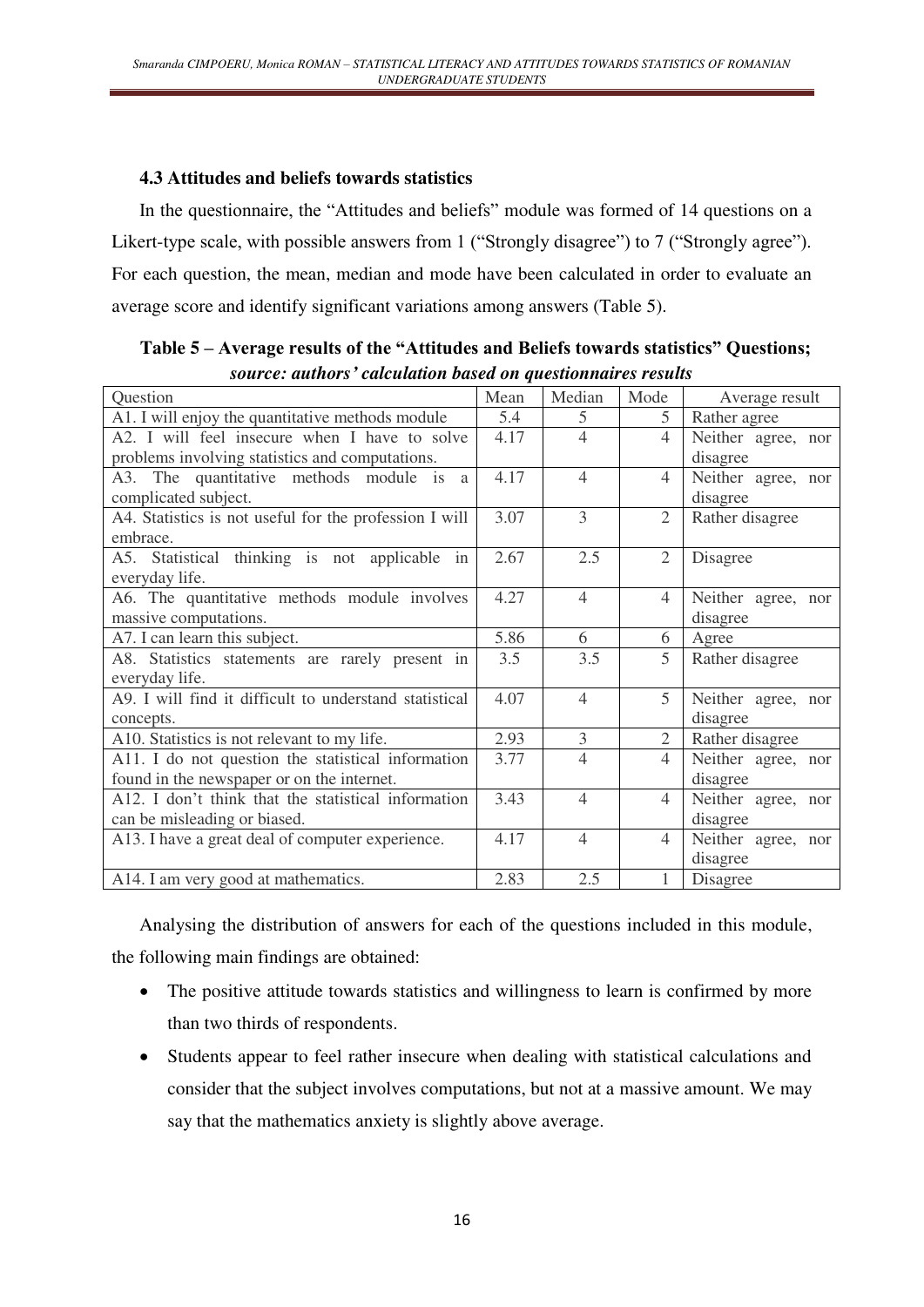- About half of the students agree that the subject is complicated and they will find it difficult to understand the statistical concepts. In general, statistics is perceived as a complex topic.
- Two thirds of the students acknowledge the relevance of statistics, but they believe it is more relevant to their daily lives than to their profession. Although they are very aware that statistical thinking is applicable to everyday life, they don't perceive the ubiquity of statistical statements.
- 43% of students question the statistical information found in the media, while a quarter do not; however, only a promising 17% of students consider that statistical information can be misleading, putting the overall critical stance above average.
- The computer skills self-assessment reveals an average level, around 40% of respondents appreciate they have a great deal of computer experience; on the other hand, students perceive themselves with low level of mathematics: only 20% agree they are good at mathematics, but as high as 50% disagree and strongly disagree.

# **4.4 Correlation analysis between the Statistical literacy and the attitude towards statistics**

The correlation between the attained statistical literacy performance and the attitudes towards the subject will be addressed using the scores developed at student level.

The statistical literacy students' scores haven't took into account the last 14 questions regarding the attitude and beliefs towards statistics.

The answers to these questions have been aggregated into a different score, each question being assigned the same weight. Before averaging the scores, for some questions the responses were reversed if the statement had a negatively worded. By doing this, the higher scores are assimilated with a more positive attitude. The answers have been reversed for the following questions: A2, A6, A3, A9, A4, A5, A8, A10. The reversing procedure was straightforward: the answer 1 was replaced by 7, 2 by 6, etc. Since questions 11 and 12 assess the critical stance of the students, they will be excluded from the final score. Questions 13 and 14 dealing with self-assessment of students' computer skills and mathematics will be used for correlations.

Thus, the Attitude and Beliefs score is calculated as the average of items A1 to A10 (after reversing the answer of the negative worded items as mentioned above). Higher scores mean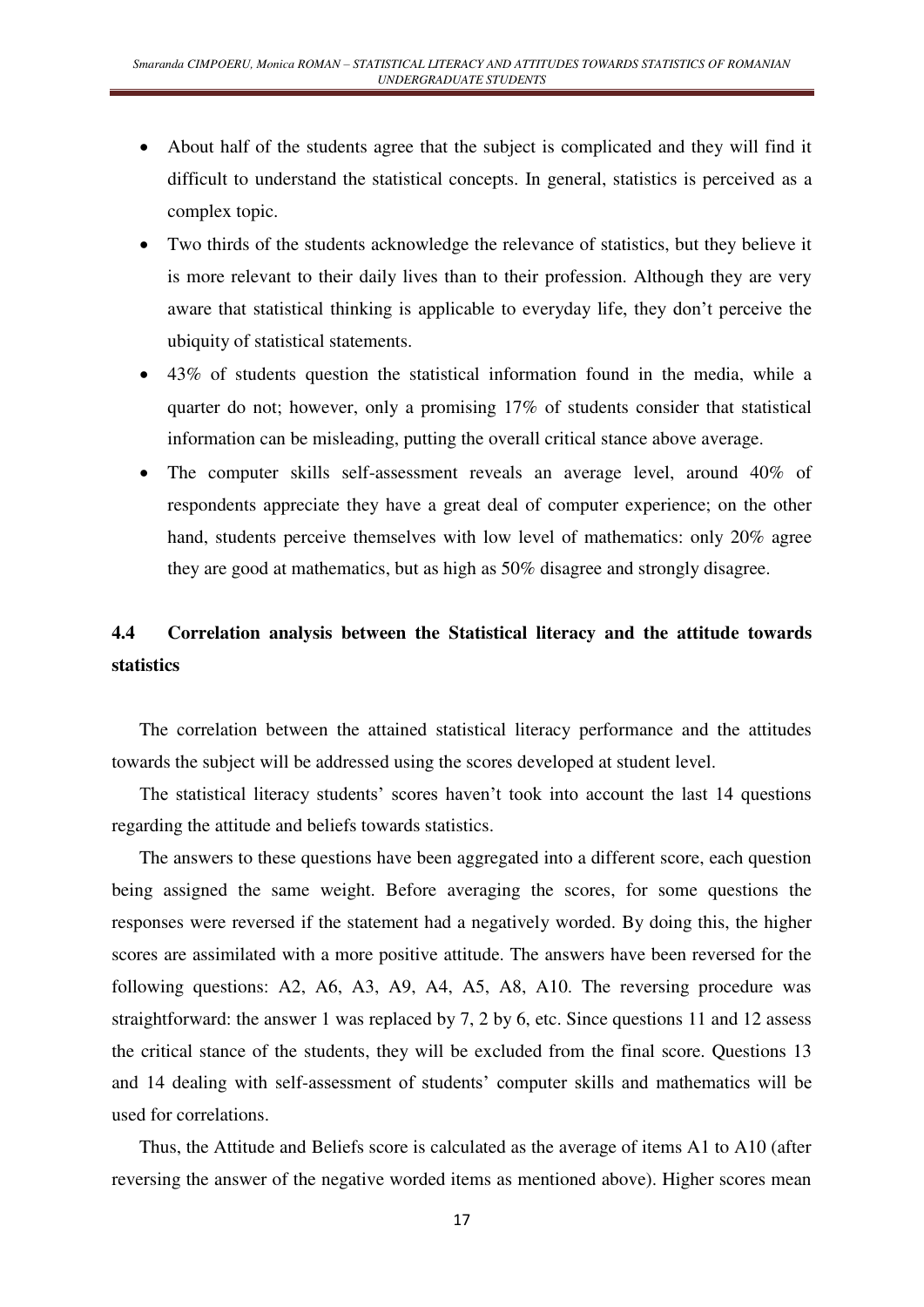a more positive attitude (the maximum being 7), while lower scores are associated with a negative attitude or believe for statistics (minimum is 1).

As can be observed in Figure 5 below, the average Attitude and Beliefs is an optimistic 4.63, suggesting a slightly positive stand towards statistics. The scores range from 2.9 to 5.9, thus there are no cases with extreme negative attitude. The histogram shows that most of the students average between 4.75 and 5, confirming the positive results. The scores appear to be normally distributed (P-value of Jarque-Bera normality test is as high as 0.52).



## **Figure 5 – Histogram of the Attitude and Beliefs scores;**  *source: authors' calculation based on the questionnaires results*

Having both scores calculated (Statistical literacy on one hand, Attitude and Beliefs on the other hand), the correlation can be evaluated: between these scores, but also between the obtained results and students' self – assessment on mathematics or computer skills.

The assumed hypothesis is that a more positive stance (attitude) towards statistics would be associated with an enhanced perception on own mathematical and computer skills, but also with higher statistical literacy scores. The same would apply for the association between statistical literacy scores and self – assessment variables. The correlation coefficients and the associated P-values are reported in Table 6.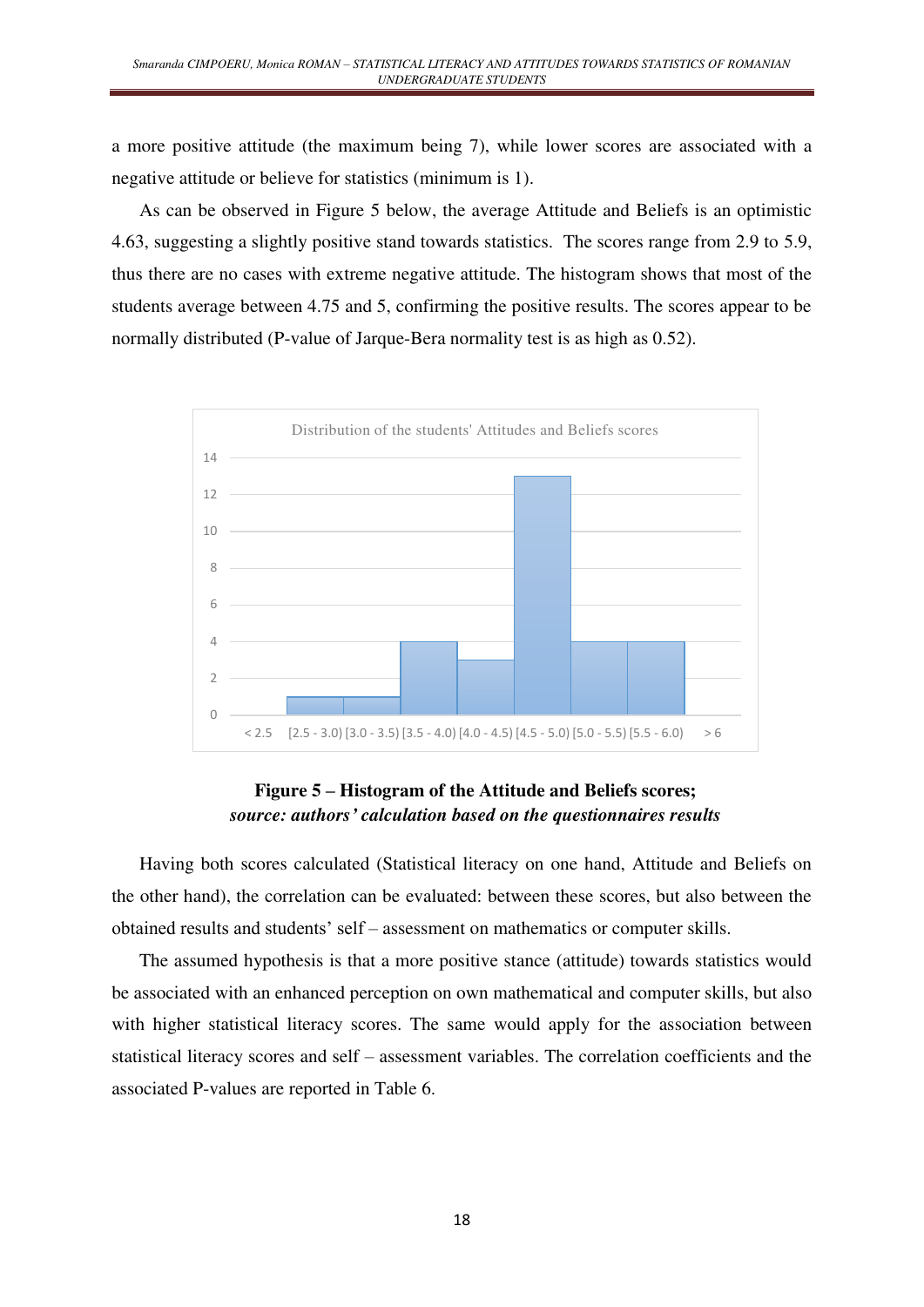## **Table 6– Results of the correlation analysis between the attained scores and self – assessment levels;** *source: authors' calculation (EViews software) based on questionnaires' results*

| Variable 1                        | Variable 2                        | Correlation | P-Value |
|-----------------------------------|-----------------------------------|-------------|---------|
|                                   |                                   | Coefficient |         |
| <b>Attitude and Beliefs</b>       | Self – Assessment                 | 0.3687      | 0.045   |
| score                             | <b>Mathematics</b>                |             |         |
| Attitude and Beliefs score        | Self – Assessed Computer Skills   | $-0.1773$   | 0.35    |
| Attitude and Beliefs score        | <b>Statistical Literacy score</b> | 0.0752      | 0.69    |
| <b>Statistical Literacy score</b> | Self - Assessment Mathematics     | 0.2453      | 0.19    |
| <b>Statistical Literacy score</b> | <b>Self – Assessed Computer</b>   | 0.3631      | 0.048   |
|                                   | <b>Skills</b>                     |             |         |

Results show that only two correlation coefficients are significant (P-value under 0.05) form the five that have been tested:

- Higher Attitude and Beliefs scores are associated with a better perception of own mathematical knowledge;
- Statistical Literacy scores are moderately correlated with self assessed computer skills;

No statistical evidence could be found regarding correlation between the Attitude and Belief level and the Statistical literacy score.

## **Conclusions**

The starting point of this study is the acknowledgement of statistics as a daily necessity and presence in everyone's life. As most areas of knowledge, the process of teaching and learning statistics has been reshaped by the so called Data Revolution, part of the Fourth Industrial Revolution. It is this transformation of statistics' pedagogy, backed up by the motivation to give the best to our students (in terms of content, but also of methods) that trigger the unfolding of the research.

The target group of students in the current research is comprised of the Applied Modern Language programme's undergraduate students. A model was developed in order to assess their statistical literacy level and the attitudes and beliefs towards statistics.

The questionnaire analysis reveals insightful information about the characteristics of the target group. Their statistical literacy levels (graph, table reading) and critical stance are well above average and this could be further exploited in the teaching activities by including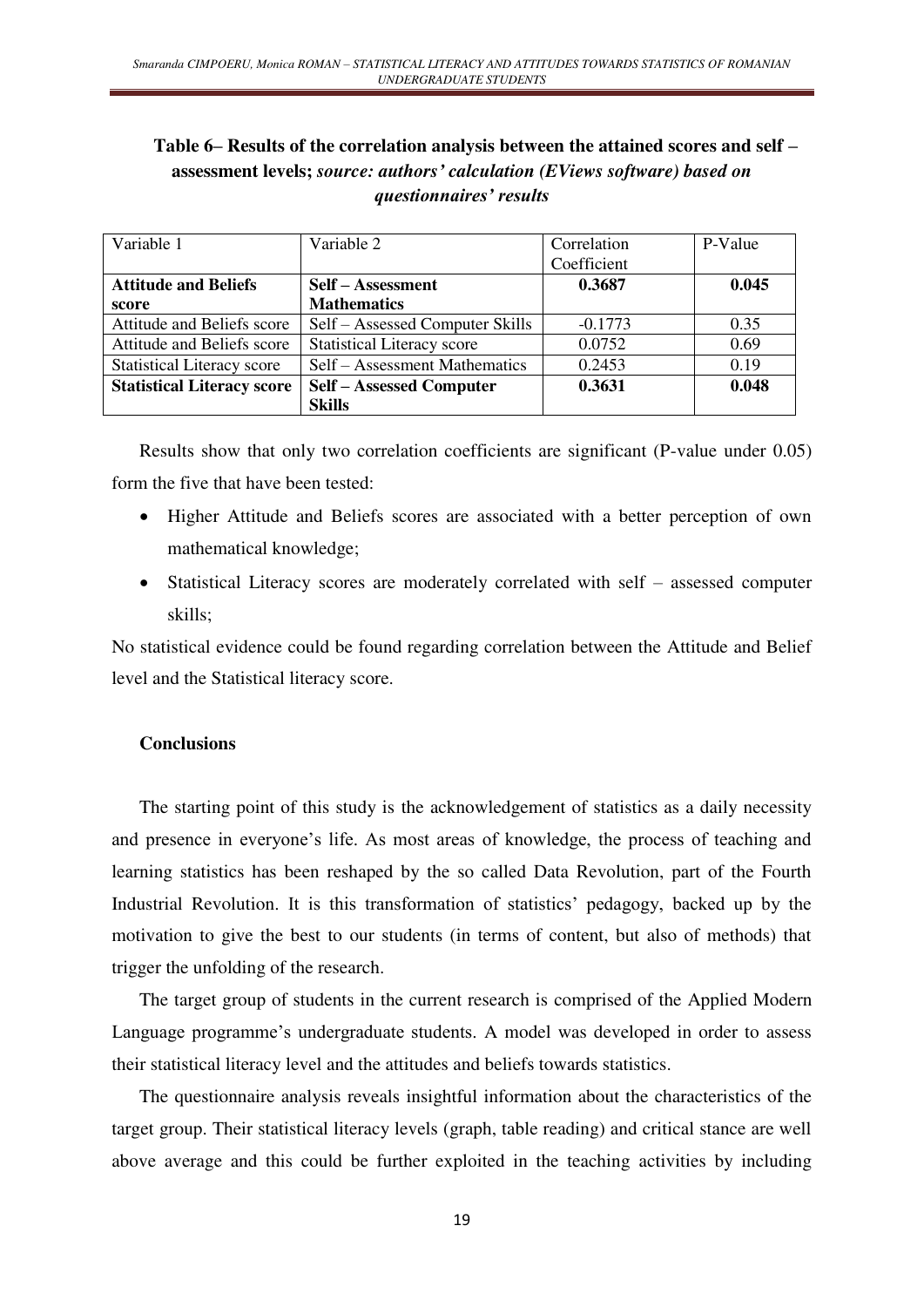different graphical representations and critical analysis tasks on articles found in the media involving statistical information. However, the mathematical overall level is below average (based on the items included in the questionnaire).

As the difficulty increases from one level to another in the questionnaire, the accuracy rate declines. The highest gap is between the performance registered for the literacy skills and the one for statistical knowledge, whereas one could assert that mathematical knowledge is at a small distance behind the statistical knowledge. Nonetheless, the main conclusions remain: the good literacy skills and graph interpretation that could be further used in courses, but there is a poor mastering of statistical concepts and simple statistical indicators. The analysis could not identify significant sources of variation among students' statistical literacy scores (gender and high-school profile were analysed as potential triggers).

The second part of the questionnaire dealt with the attitude and beliefs towards statistics and statistical concepts. The answers revealed a somewhat positive attitude towards statistics and willingness to learn. However, the mathematics anxiety is above average, backed by a very low self-assessment of the mathematics skills. Statistics is generally perceived as a complex subject. Nevertheless students are aware of the presence of statistics in their everyday life.

Correlation analysis revealed that a more "optimistic" attitude towards statistics is associated with a better perception of own mathematical knowledge and also that there is a moderate association between the statistical literacy level and the self – assessed computer skills.

The results offered in this paper could be further extended for other students who do not necessarily specialize in a quantitative area and thus it is expected that their mathematical skills are not highly developed. The questionnaires analysis reveals the strengths and weaknesses of the students' current statistical literacy level. Therefore, the considerable information provided by this analysis could be used to shape the teaching statistics activities for non-economists students.

#### **References**

1. Budgett S., Pfannkuch, M. (2010). Assessing students' statistical literacy*. Assessment methods in statistical education: An international perspective*, pp.103-121.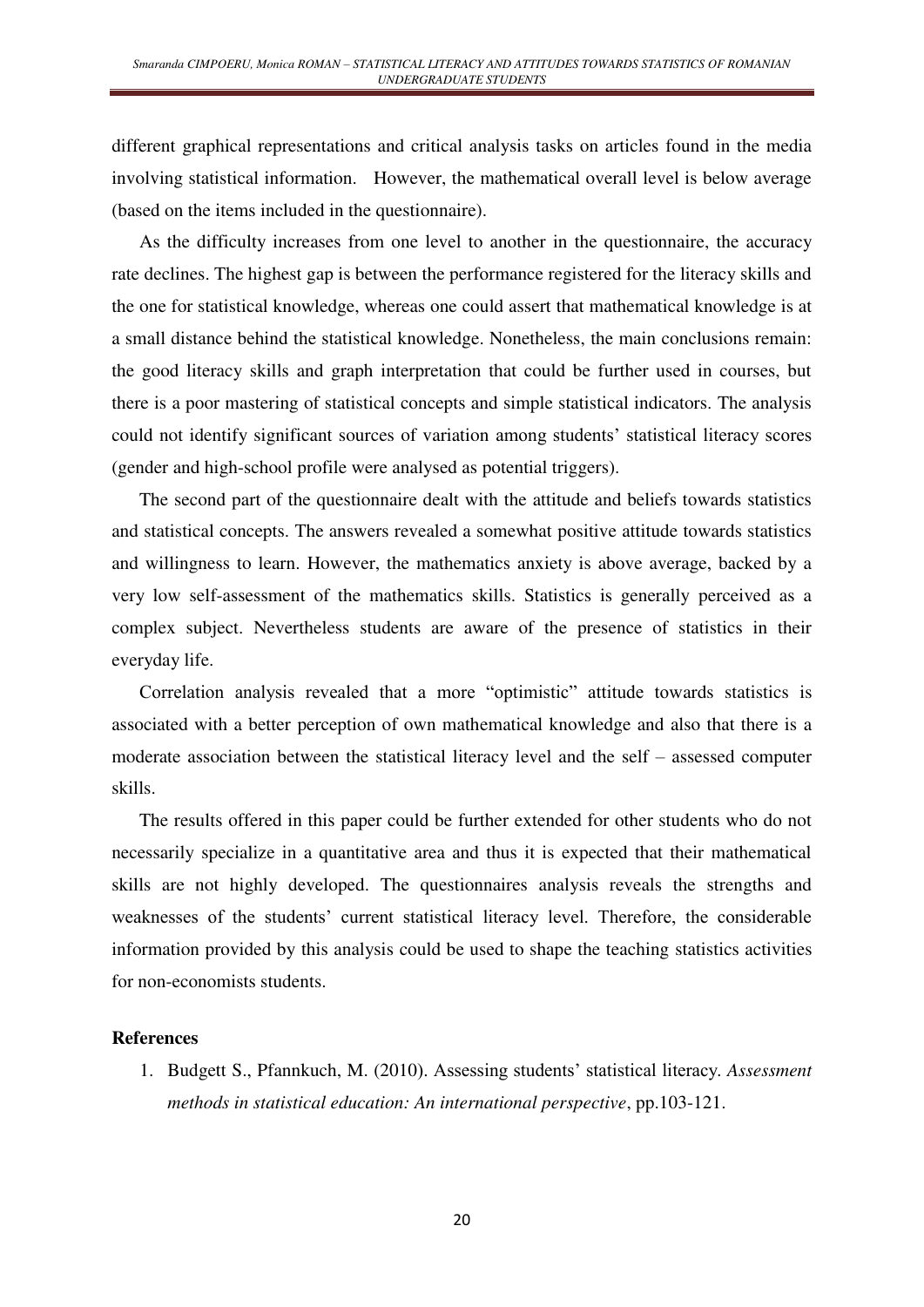- 2. Chance, B. L. (2002). Components of Statistical Thinking and Implications for Instruction and Assessment Journal of Statistics Education 10(3), retrieved from <https://ww2.amstat.org/publications/jse/v10n3/chance.html>
- 3. delMas, R. C. (2002). Statistical Literacy, Reasoning, and Learning. *Journal of Statistics Education 10(3).* Retrieved from:

[http://www.amstat.org/publications/jse/v10n3/delmas\\_discussion.html](http://www.amstat.org/publications/jse/v10n3/delmas_discussion.html)

- 4. Ferligoj, A. (2015). How to Improve Statistical Literacy?. *Metodoloski Zvezki*, 12(1), pp.1-10.
- 5. GAISE (2016), (2005). Guidelines for Assessment and Instruction in Statistics Education (GAISE) college report. The American Statistical Association (ASA). <http://www.amstat.org/education/gaise/GAISECollege.htm>
- 6. Gal, I. (2002). Adults' statistical literacy: Meanings, components, responsibilities. *International statistical review*, 70(1), pp. 1-25.
- 7. Garfield, J. (2002). The challenge of developing statistical reasoning. *Journal of Statistics Education*, 10(3), pp. 58-69.
- 8. Horton, N. J. (2015). Challenges and opportunities for statistics and statistical education: looking back, looking forward. *The American Statistician*, 69(2), pp. 138- 145.
- 9. McKinsey Report (2011), Big data: The next frontier for innovation, competition, and productivity [http://www.mckinsey.com/business-functions/digital-mckinsey/our](http://www.mckinsey.com/business-functions/digital-mckinsey/our-insights/big-data-the-next-frontier-for-innovation)[insights/big-data-the-next-frontier-for-innovation](http://www.mckinsey.com/business-functions/digital-mckinsey/our-insights/big-data-the-next-frontier-for-innovation)
- 10. Ridgway, J. (2016). Implications of the Data Revolution for Statistics Education. *International Statistical Review*, 84 (3), pp. 528 – 549.
- 11. Rumsey, D. J. (2002). Statistical literacy as a goal for introductory statistics courses. *Journal of Statistics Education*, 10(3), pp. 6-13.
- 12. Tishkovskaya, S., & Lancaster, G. A. (2012). Statistical education in the 21st century: a review of challenges, teaching innovations and strategies for reform. *Journal of Statistics Education*, 20(2). [www.amstat.org/publications/jse/v20n2/tishkovskaya.pdf](http://www.amstat.org/publications/jse/v20n2/tishkovskaya.pdf)
- 13. Watson, J. M. (1997). Assessing Statistical Thinking Using the Media, In: *The Assessment Challenge in Statistics Education*, Gal, I. and Garfield, J. B. (Eds.). Amsterdam: IOS Press and The International Statistical Institute, 107-121.
- 14. Watson, J. M. (2003). Statistical literacy at the school level: What should students know and do. ISI 54 Berlin 2003.